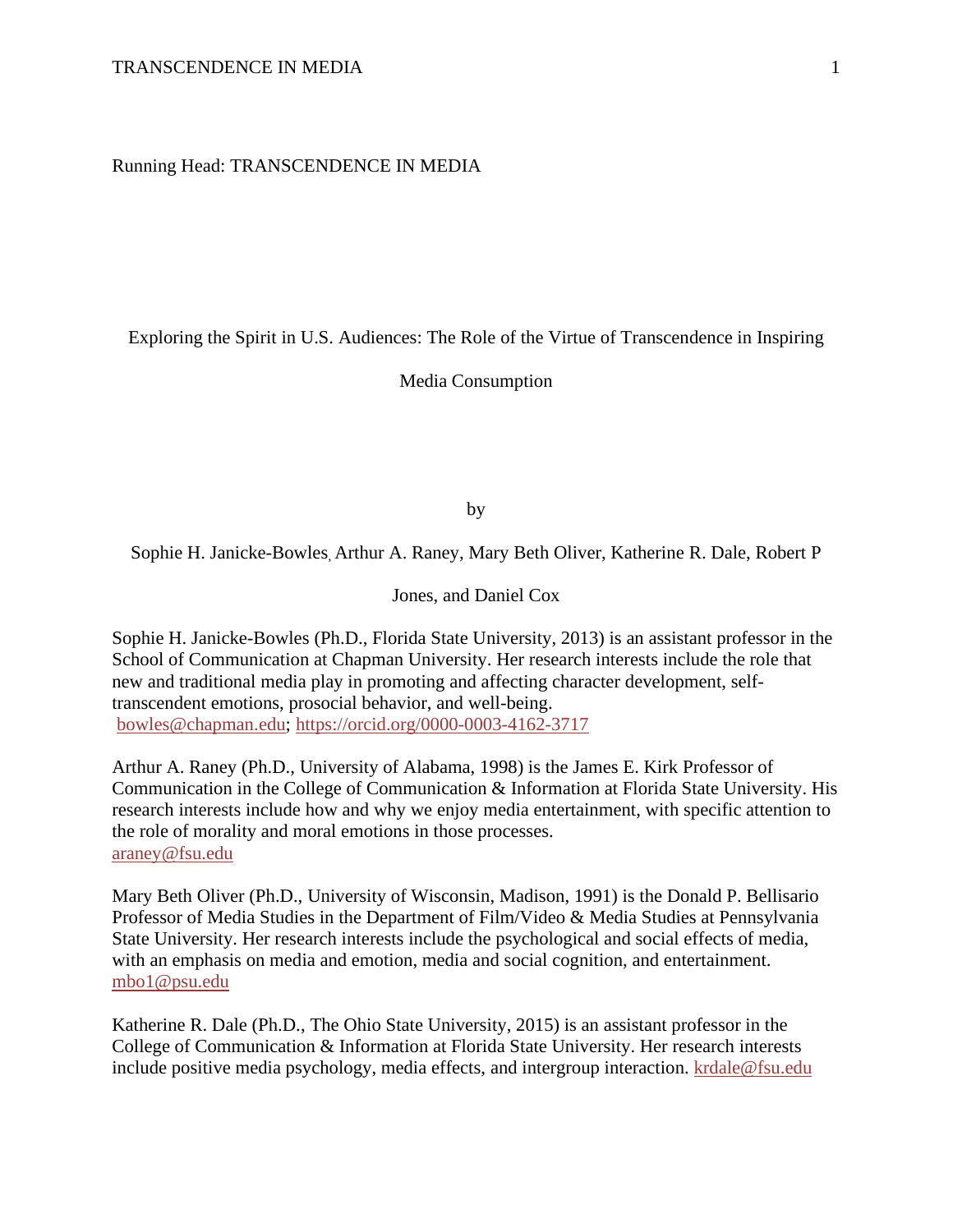Robert P. Jones (Ph.D., Emory University, 2002) is the CEO at the Public Religion Research Institute. His research interests include public opinion research, the impact of demographic changes on religious affiliation and behavior, and the interactions between race, politics, and religion [rjones@prri.org](mailto:rjones@prri.org)

Daniel Cox (Ph.D., Georgetown University, 2015) is the Research Director at the Public Religion Research Institute. His research interests include survey research, youth politics, and religion. [dcox@prri.org](mailto:dcox@prri.org)

Correspondence should be addressed to Sophie H. Janicke-Bowles, School of Communication, Chapman University, 1 University drive, Orange, CA 92866. E-mail: bowles@chapman.edu

#### **Abstract**

Little is yet known about audiences who routinely seek out media content that is inspirational in nature (Oliver et al., 2018). The current study expands the research on inspirational media by utilizing a nationally representative sample of U.S. audiences ( $n = 2,016$ ) to explore relationships between inspiring media exposure, trait transcendence, and self-transcendent emotions. Results show that media content is a reliable source for everyday self-transcendent emotional experiences in U.S. audiences. These experiences are most frequently encountered by persons with high levels of trait spirituality and gratitude. The profile of U.S. audiences that seek out inspiring media is discussed.

**Keywords:** Inspiring Media, Spirituality, Gratitude, Self-transcendent emotions, U.S. Audience

This project was made possible through the support of a grant from the John Templeton Foundation. The opinions expressed in this publication are those of the authors and do not necessarily reflect the views of the John Templeton Foundation.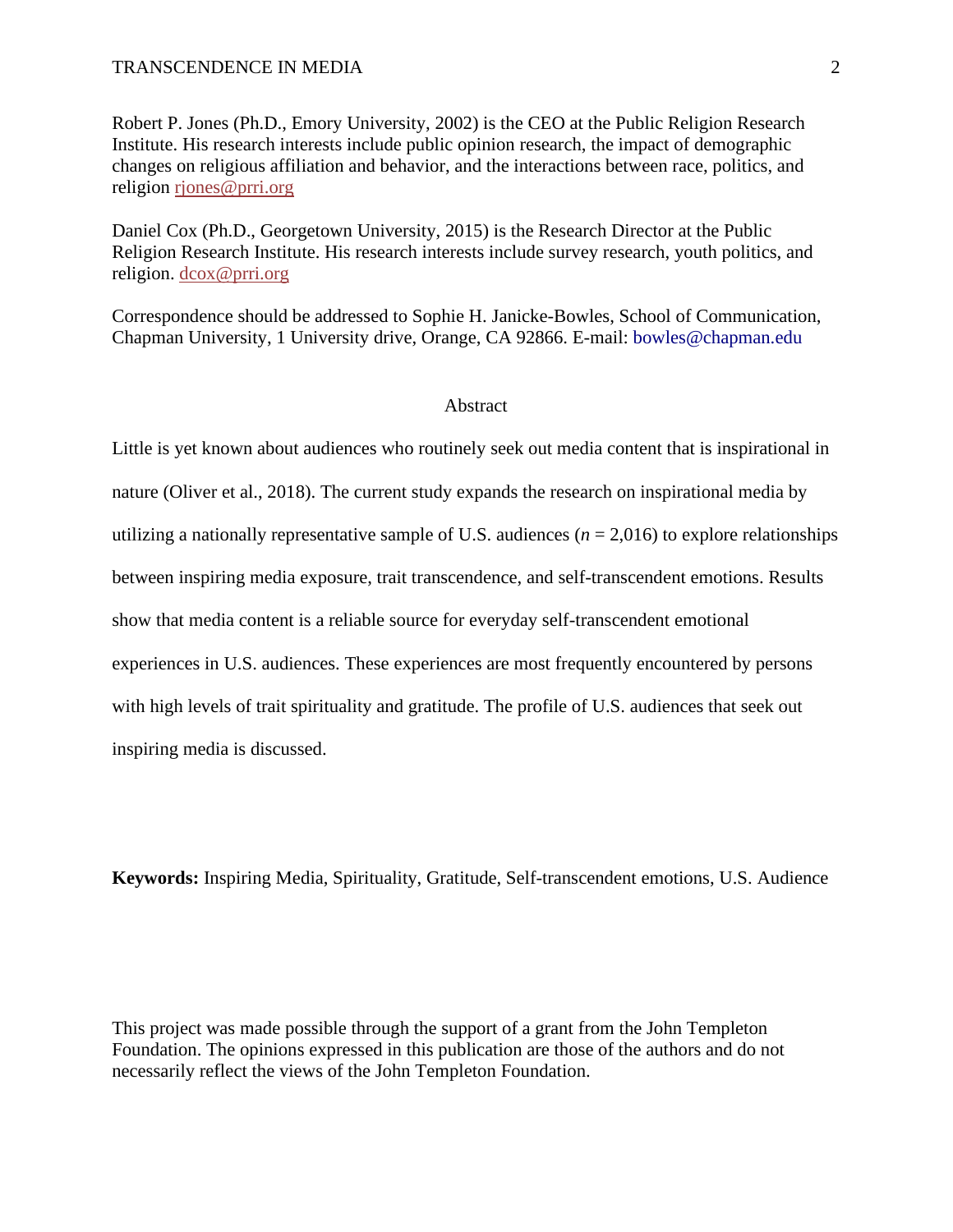# **Exploring the Spirit in U.S. Audiences: The Role of the Virtue of Transcendence in Inspiring Media Consumption**

Recently, mass communication researchers have begun to explore media content that is inspirational in nature, content that is often described as touching, moving, thought-provoking, eliciting goose bumps, and leaving audiences with a lump in their throat (Oliver et al., 2018). Generally, inspirational media content portrays humanity's better nature: altruism, kindness, compassion, perseverance, and love. Such content can be found across many platforms and formats, including music, TV shows, films, radio, news, and social media. Initial research suggests that some people are more likely to seek out inspiring content or to feel more inspiration upon exposure than others. In the most extensive audience study to date, Raney, Janicke, Oliver, Dale, Jones, and Cox (2018) found that females, younger audiences, minorities, and those with more education were generally more likely to report having felt inspired by a variety of different media sources, as were those with higher levels of trait empathy and need for affect.

Understanding inspirational media is important for communication scholars because of the potential positive effects associated with consumption. Inspiring content can elicit selftranscendent emotions (e.g., awe, gratitude, elevation), which have been found to benefit different aspects of well-being, including prosociality (Schnall, Roper & Fessler, 2010; Stellar et al., 2017), connectedness (Janicke & Oliver, 2017), spirituality (Saroglou, Buxant, & Tilquin, 2008), and life satisfaction (Diessner, Solom, Frost, Parson, & Davidson, 2008). The resulting self-transcendent media experiences ultimately draw us out of our self-focused consciousness to open ourselves to others (Oliver et al., 2018; Stellar et al., 2017). A greater understanding of those experiences can better equip educators, industry leaders, content creators, healthcare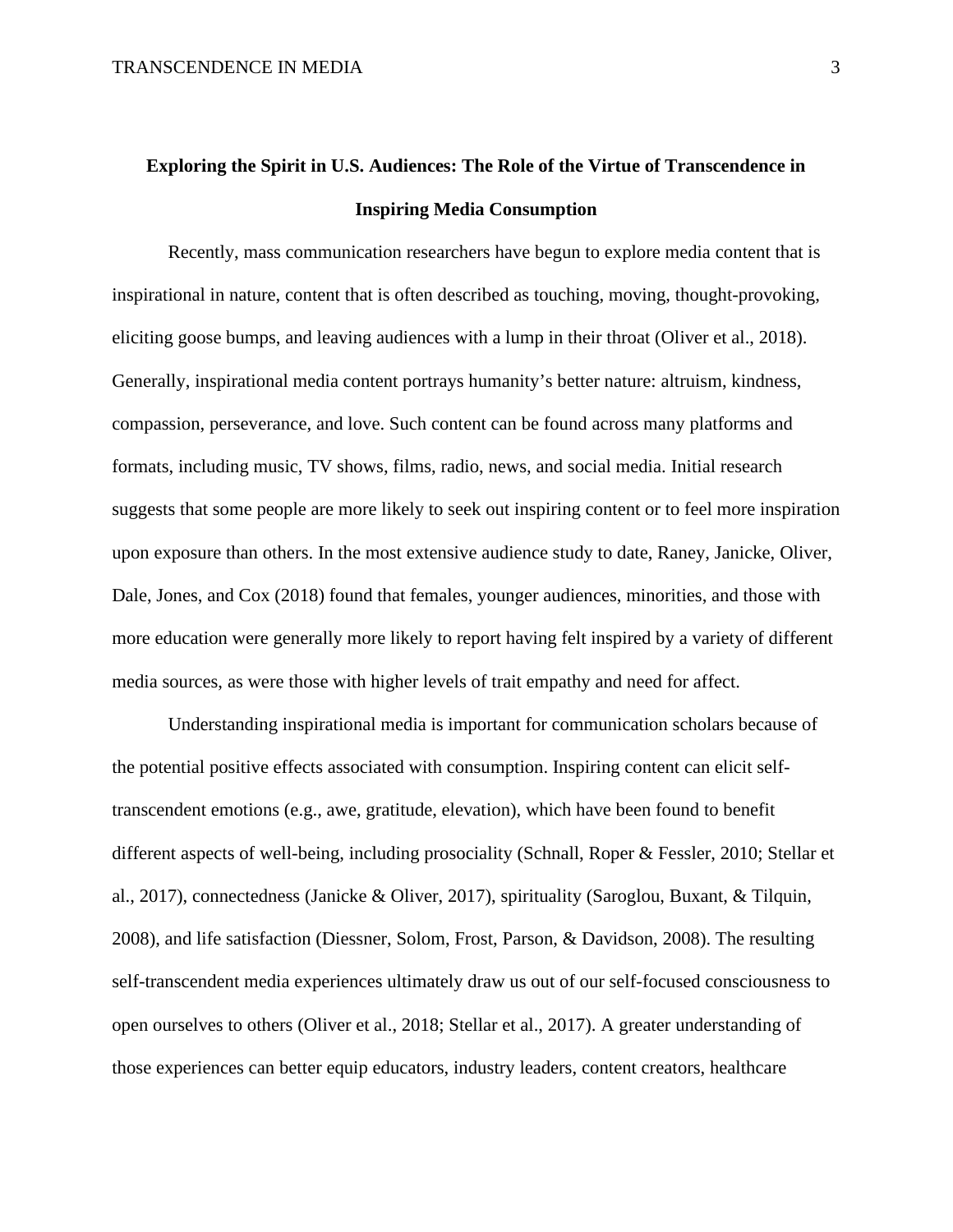providers, counselors, and other concerned individuals to promote and increase inspirational media consumption. As such, the study holds promise to better illuminate the potential for media to create positive individual and social change.

In pursuit of this understanding and building on past research, the current study explored the role of inspiring media within the lives of the American public. The project was guided by three primary goals. First, Raney and colleagues (2018) reported that most Americans have been inspired by media at some point in their lives, but it is yet unknown how frequently they seek it out. Thus, our first research goal was to explore the frequency of inspiring media exposure and possible changes in that frequency over time. As a part of this, we also wanted to explore how audiences were encountering and possibly sharing inspiring media. Second, Raney et al. (2018) provided an initial exploration of personality traits that might explain inspiring media exposure, based on those shown to be related to eudaimonic media in general (see Oliver & Raney, 2011). However, a systematic analysis of personality factors and their theoretical contribution to selftranscendent media experiences is still missing. Consequently, our second research goal focused on exploring transcendent traits—namely, spirituality and gratitude—as specific predictors of inspiring media experiences. Lastly, self-transcendent emotions can be elicited by both mediated and non-mediated activities (e.g., connecting with close friends or family, being in nature), but it is unclear which better predicts day-to-day self-transcendent experiences. Therefore, our third research goal explored the role that inspiring media (vs. non-mediated) experiences play in the everyday elicitation of self-transcendent emotions among a representative U.S. sample.

To reach these goals, two waves of panel data from a representative sample of the U.S. population were analyzed. Wave 1 ( $n = 3,006$ ) was the basis for Raney et al. (2018); in Wave 2, 67.1% ( $n = 2.016$ ) of those individuals were **surveyed** again to investigate new relationships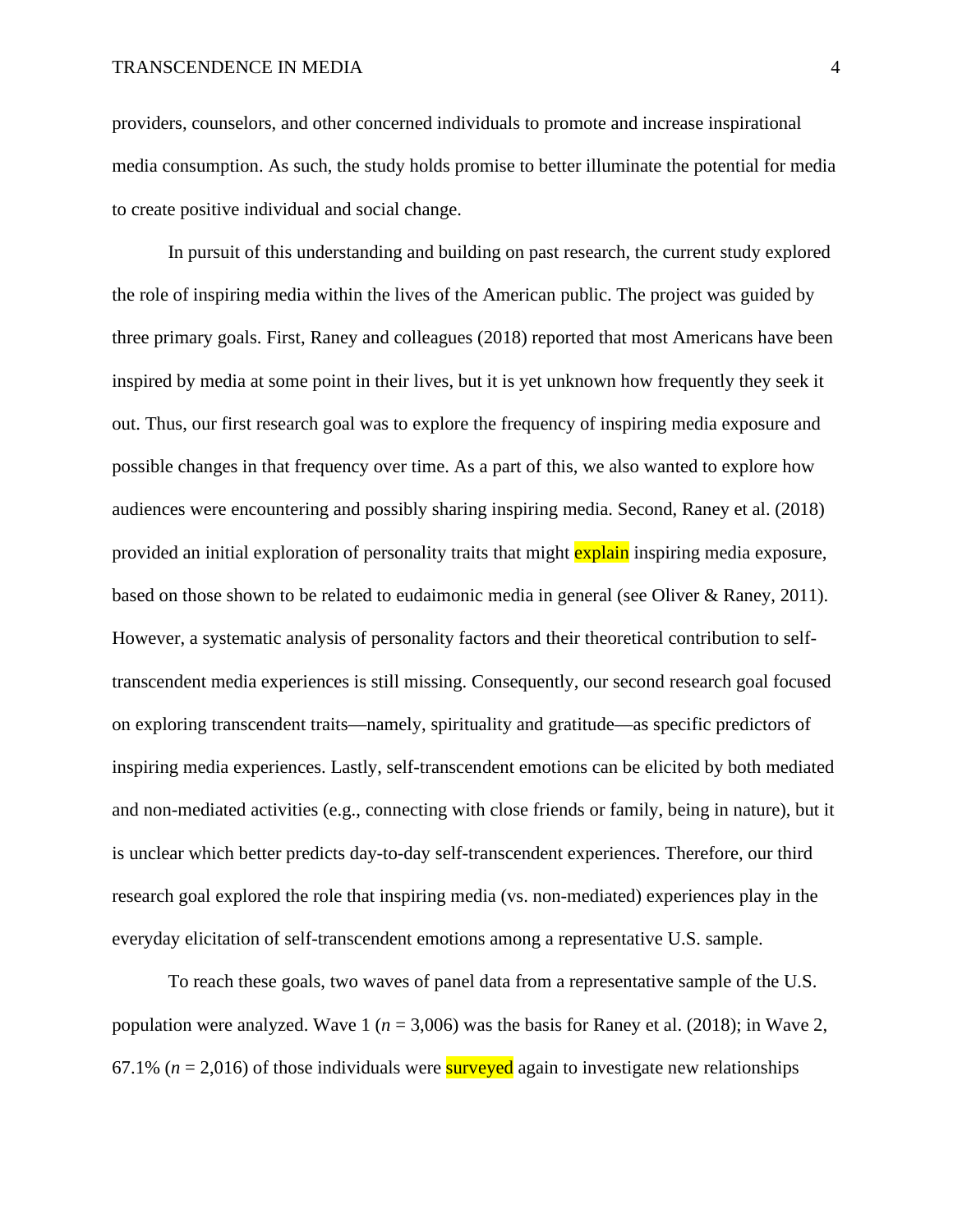between variables and to measure change across time in others. The survey design, analysis, and interpretation were guided by theories and concepts from media and positive psychology; we review those now.

#### **Prevalence of Inspiring Media Consumption**

Most individuals report having had emotional reactions that they associate with inspiration when consuming media (Raney et al., 2018), but what is not clear is how often they have such experiences. Such information is crucial given the potential benefits of those experiences to psychological well-being (e.g. Diessner et al., 2008; Janicke & Oliver, 2017; Saroglou et al., 2008). Thus, to begin, we explored:

RQ1: How often does the current U.S. audience feel inspired by media content?

With video-on-demand and streaming service, online news, and social media, consumers have the opportunity to consume more content than ever before. With the sheer increase of information available, inspirational content has also become more common and readily available. Numerous news services have started to provide positive and inspiring stories for their consumers. For example, in July 2015, *USA Today* introduced a new section that invites consumers to submit "stories of real people performing positive acts," which are also published on Facebook (USA Today Humankind, 2015, para. 1). In June 2018, *Huffington Post* introduced a new series that focuses on "elevating stories about kindness" (Huffpost PR team, 2018). Inspirational content is among the highest performing Facebook posts in terms of user engagement (Peters, 2019). Moreover, online users are more likely to share positive content with others in several ways (e.g., Berger & Milkman, 2012; Raney et al., 2018; Ji et al., 2019); recent experimental research provided more evidence of this fact with inspiring (vs humorous) videos (Clayton et al., in press). Thus, audiences today may be likely to encounter inspiring media,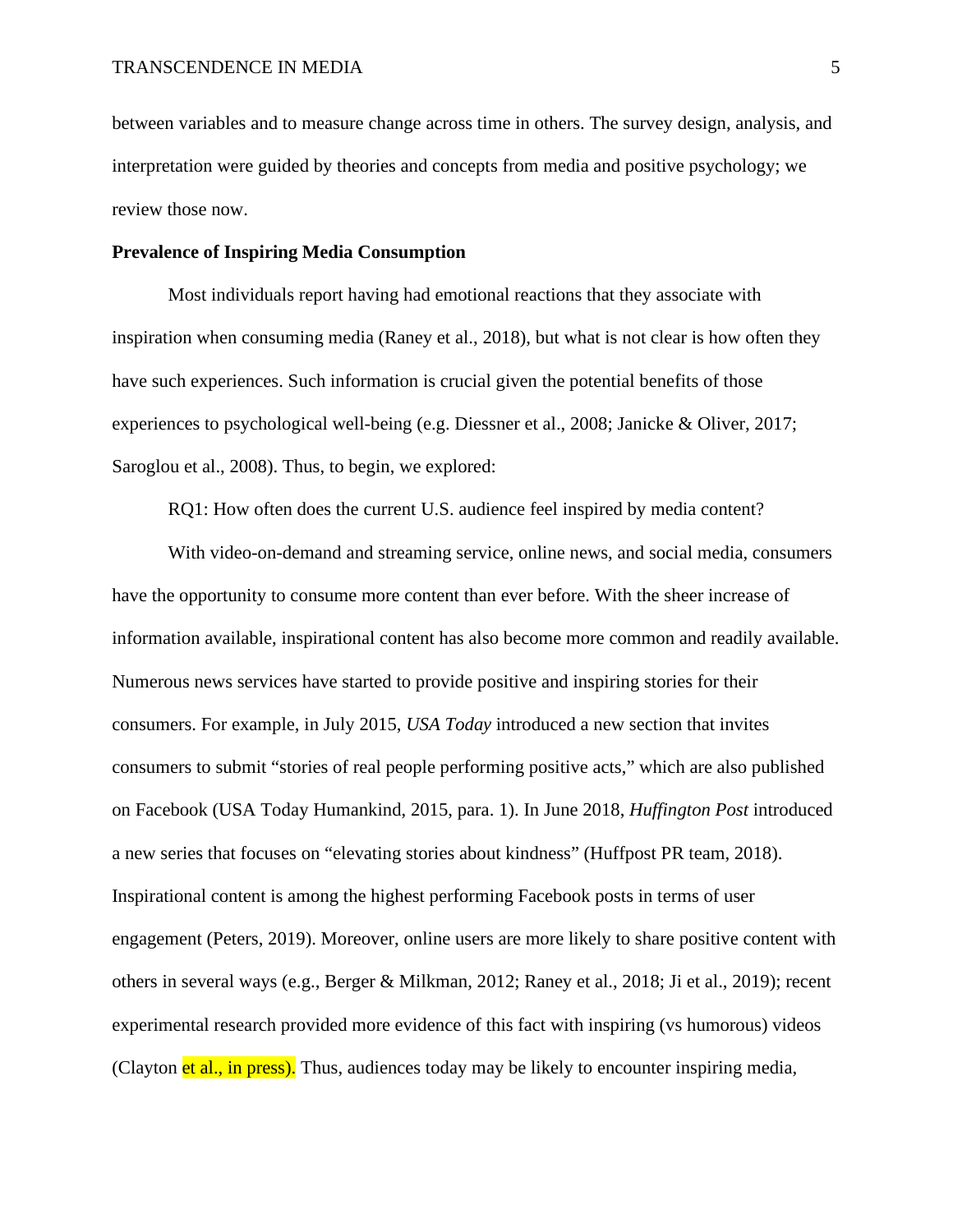engage with it in some way, and to pass it along to others. Evidence of such a trend would lend further support to the broaden-and-build theory (Fredrickson, 2001), which contends that positive emotional experiences broaden our perspectives and build our personal resources, leading to an upward spiral of human flourishing. To explore the extent to which inspiring media might be contributing to this spiral and in light of the apparent increase in content availability, we compared Wave 1 and Wave 2 responses with the expectation that:

H1a: U.S. audiences will actively seek inspiring media more over time; and,

H1b: U.S. audiences will be increasingly more likely to share inspiring media content with others over time.

## **Transcendence and Inspiring Media Consumption**

Perhaps it goes without stating, but inspiring media leads to inspiration among audience members. According to Thrash and Elliot (2003), inspiration (1) is evoked, rather than initiated intentionally [in the current case, evoked by media content], (2) is transcendent in that it is elicited by or includes the experiences of something larger then oneself [more on this below], and (3) implies motivation and, thus, energizes behavior [e.g., sharing the content with others]. Thus, a key component and defining characteristic of (mediated) inspiration is transcendence.

According to the virtues in action (VIA) framework, transcendence is one of six universally observed human virtues that can impact well-being (Peterson  $&$  Seligman, 2004). Transcendence is the virtue to strive for purpose and meaning greater than oneself and to connect with humanity's higher nature. The VIA framework further states that each virtue is manifest through various "character strengths," or traits that govern a person's thoughts, actions, and emotions (Park, Peterson, & Seligman, 2004). Transcendence is thought to be manifest through five-character strengths: gratitude, spirituality, hope, an appreciation for beauty, and humor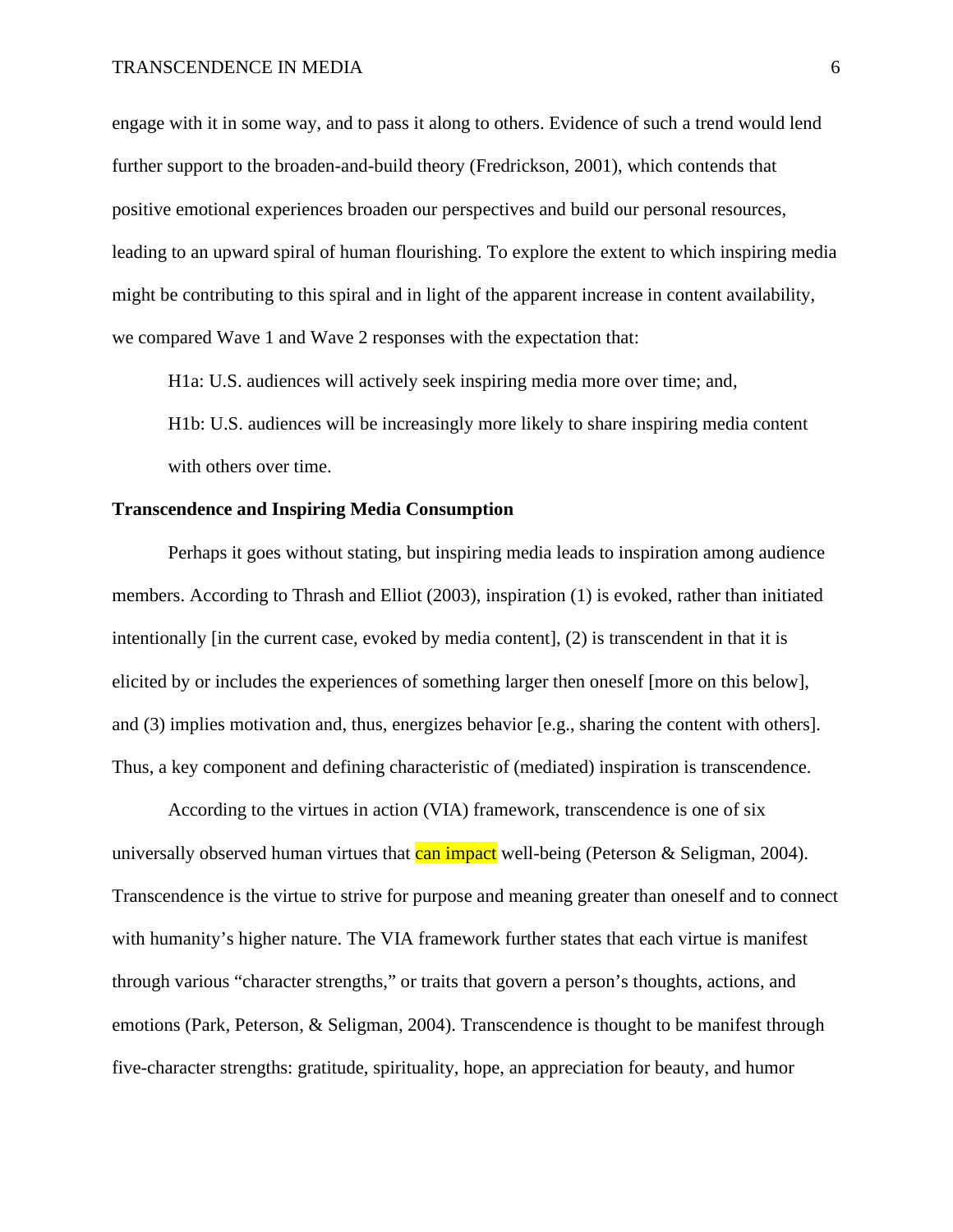(Peterson & Seligman, 2004). For example, a person in awe of the beauty of nature or encouraging a friend to persevere through hard times is manifesting the traits of appreciation and hope, respectively. As a result, s/he is enacting, expressing, and further developing the virtue of transcendence. The emotions and motivation evoked when consuming inspiring media can also then promote the virtue of transcendence and its associated traits.

But we know that traits also matter in the selection of media, both on a conscious and unconscious level (selective exposure; e.g., Bryant & Davies, 2006; see also Bartsch & Viehoff, 2010). Given the nature of inspiration, it stands to reason that audience members with stronger tendencies toward transcendence-related traits might seek out such experiences more often and be more motivated to share them with others. Therefore, we hypothesized:

H2: U.S. audience members reporting higher levels of transcendence-related traits will

(a) come across inspiring media more often and (b) share it with others more often.

The cost constraints of the current panel design, unfortunately, did not permit an in-depth examination of all five transcendence-related traits in the current study. Two of the five were examined: gratitude and spirituality. Gratitude was selected because it has been found to be one of the most often occurring portrayals within inspiring media (e.g., Dale et al., 2017a; Dale et al., 2017b). Spirituality was chosen because it is the variable (arguably) most strongly related to selftranscendent experiences in the existing literature (e.g., Saroglou et al., 2008; Van Cappellen et al., 2013).

**Gratitude.** Gratitude is an emotional state of thankfulness toward a personal benefactor or an appreciation for the positive things in life in general (e.g., Wood, Froh, & Geraghty, 2010). According to the VIA framework, gratitude has been defined as the tendency to generally be aware of the good things that happen in life, to not take those things for granted, and to express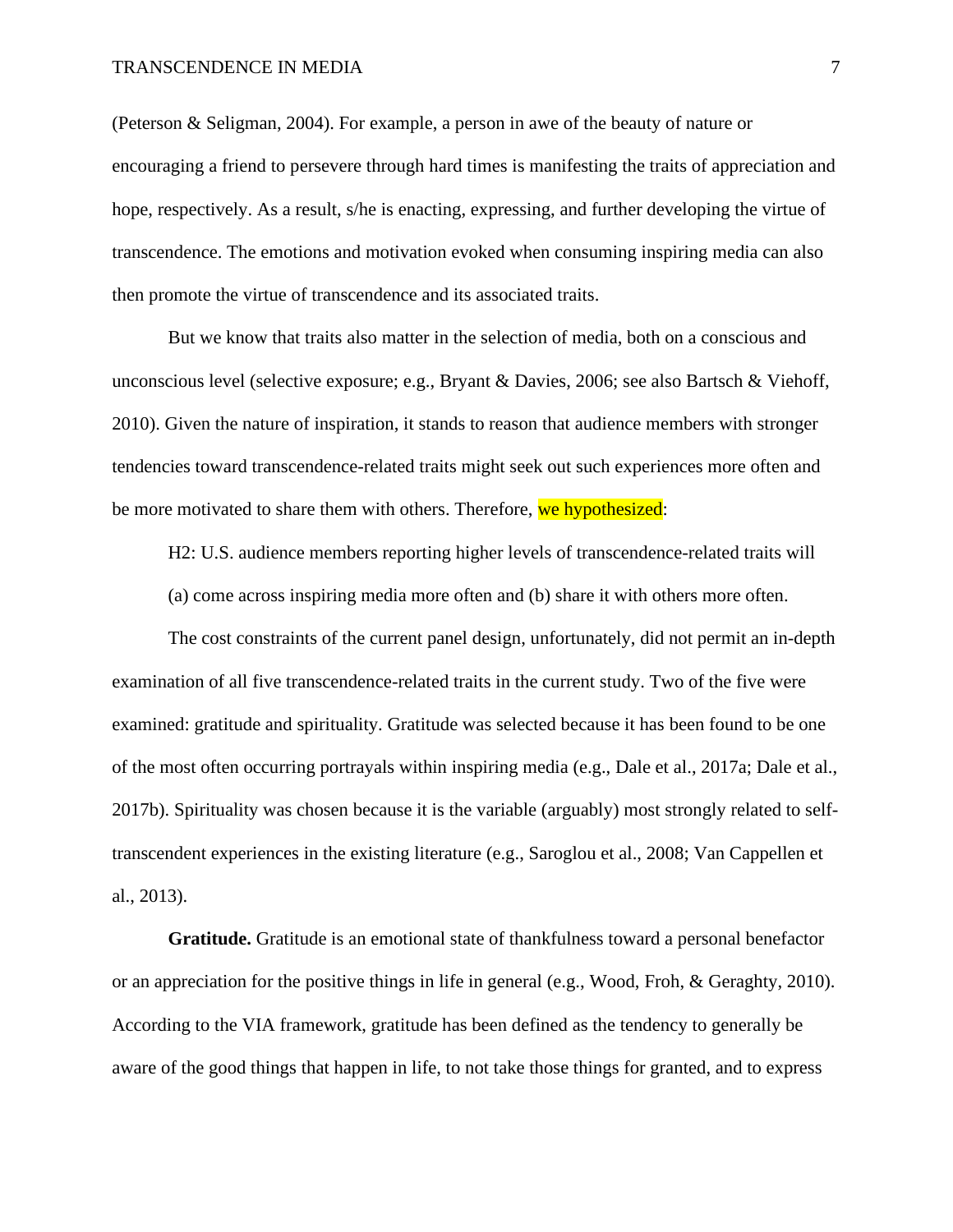thanks often (Park et al., 2004). Research in the field of positive psychology has shown that state gratitude is one of the strongest predictors of many well-being variables, including life satisfaction (Emmons & McCullough, 2003; Lyubomirsky, Dickerhoof, Boehm, & Sheldon, 2011), strengthening and building of social bonds (McCullough, Kilpatrick, Emmons, & Larson, 2001; McCullough & Tsang, 2004), and prosocial behavior (Bartlett & DeSteno, 2006; Ma, Tunney, & Ferguson, 2017; McCullough et al., 2001).

The investigation of gratitude in the context of media is relatively new. One group of scholars recently analyzed the presence of 20 transcendent-related depictions in inspiring content across a multitude of media platforms including YouTube videos (Dale, et al., 2017b) and movies and TV shows (Dale et al., 2017a). One consistent finding across these platforms was that emotional elicitors and character portrayals of gratitude were exceedingly common. Selective exposure theory argues that media users come to learn—via classical conditioning, excitation transfer, mere exposure, and implicit memory (see Bryant & Davies, 2006) associations between particular content and outcomes. As a result, we expected that audiences with a strong disposition toward gratitude may be more likely to experiences inspiration from media:

H3: Trait gratitude will predict inspiring media experiences.

**Spirituality.** Spirituality is a multidimensional concept involving the experience of and encounters with transcendence, the sacred, connectedness, and meaning or ultimate truth (e.g., Elkins, Hedstrom, Hughes, Leaf, & Saunders, 1988; Emmons, 2006). For some, spirituality necessarily involves the divine; for others, it does not. It has been described as a way of being, a way of experiencing and understanding life, a quality, a trait, a sense, and an activity, among many others (see Janicke  $\&$  Raney, 2016). As a result, the operationalization and measurement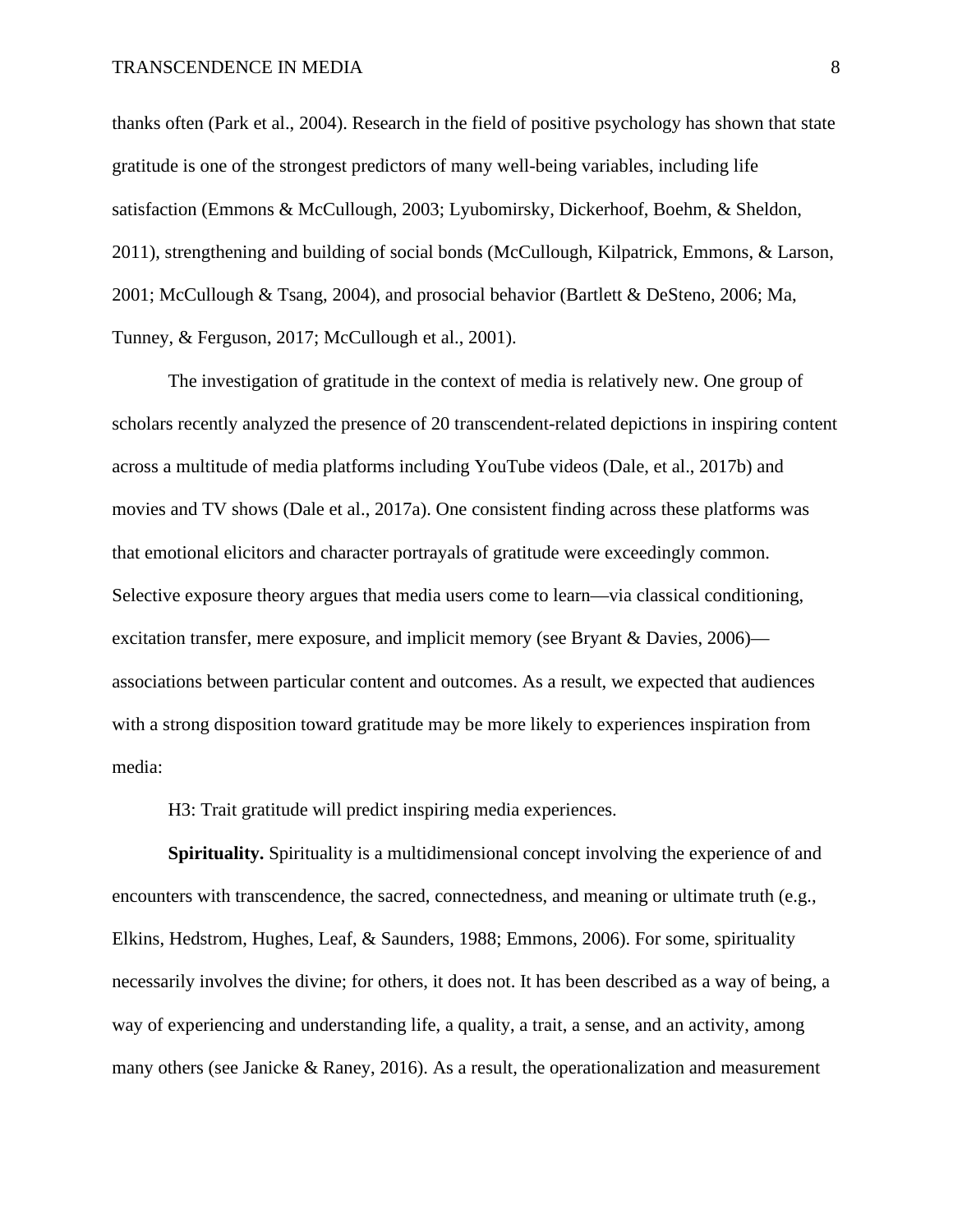of spirituality on surveys has been quite varied.

According to Emmons (2006), the scientific study of spirituality developed along "three levels of analysis: spirituality as general trait, spirituality as reflected in personal goals and intentions, and spirituality as reflected in specific emotions and emotional processes" (p. 63). Janicke and Raney (2016) argued that operationalizing spirituality as a trait lends itself well to media studies, especially those concerned with selective exposure processes. We took the same perspective in this project. Two specific aspects of trait spirituality were examined: universality (i.e., belief in the unity and purpose of life; Piedmont, 1999) and search for meaning in life (Park et al., 2004; Steger, Frazier, Oishi, & Kaler, 2006). These two aspects of trait spirituality were selected because they directly reflect the VIA framework, in which spirituality is defined as a belief system involving a higher purpose and meaning in life that shapes the conduct of life (Park et al., 2004). Admittedly, measuring additional aspects of trait spirituality would have been ideal. Nevertheless, we hypothesized:

H4: Spirituality—operationalized as a trait involving (a) the search for meaning in life and (b) universality—will predict inspiring media experiences.

As noted above, spirituality can also be characterized as an activity, often associated with the pursuit of spirituality as a personal goal. Such activities can involve rites and rituals associated with a particular religious faith, or not. Regardless, they are a part of the "conduct of [one's spiritual] life," as noted by Park and colleagues (2004). Therefore, we measured both,

## forecasting that:

H5: Attendance at (a) spiritual (but not religious) and (b) religious gatherings will predict inspiring media experiences.

## **Self-Transcendent Experiences and Inspiring Media Consumption**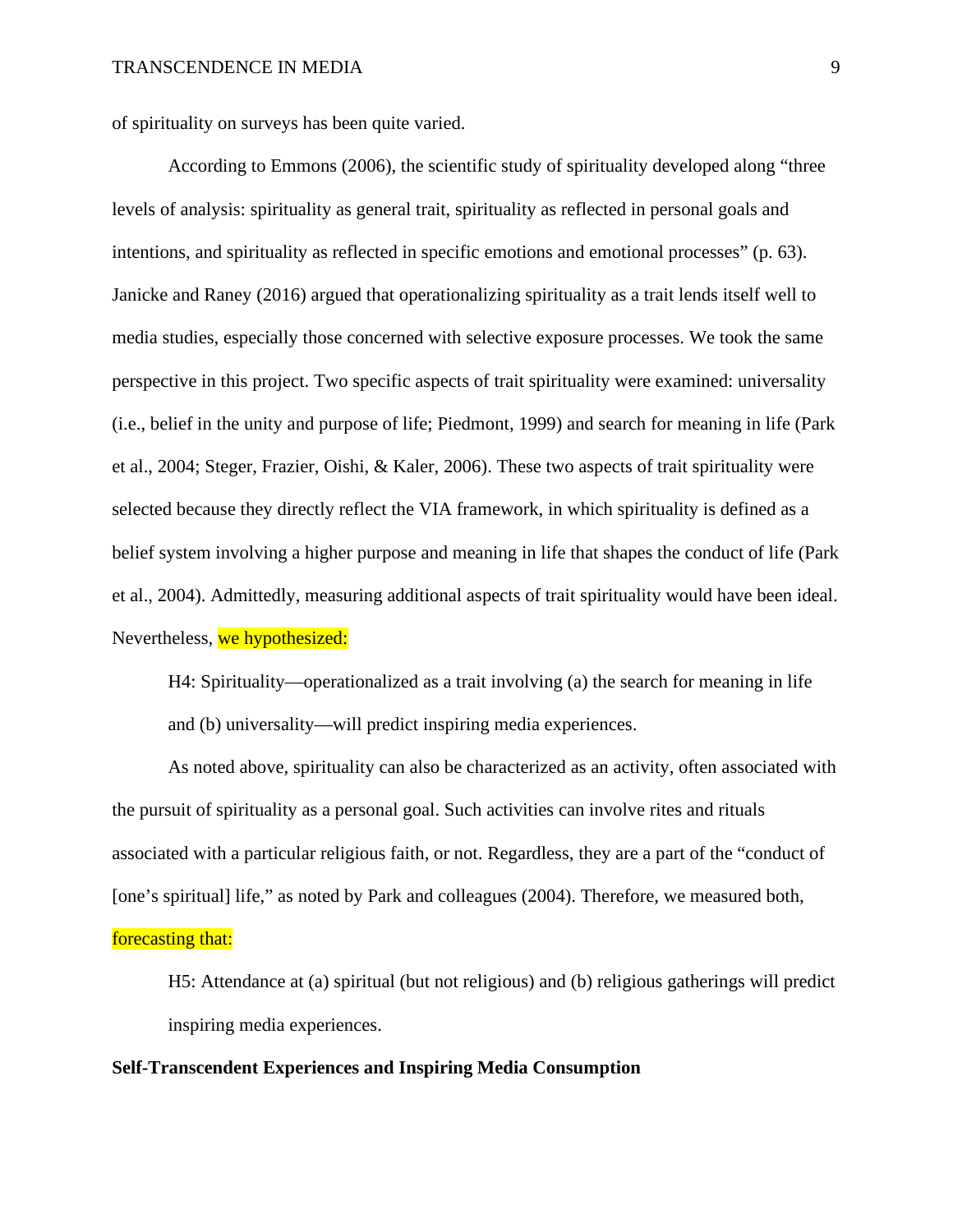As noted above, inspiring media can elicit self-transcendent emotions (Oliver, et al., 2018). Self-transcendent emotions are a particular set of positive emotions including awe, gratitude, elevation, hope, and admiration (e.g., Algoe & Haidt, 2009; Haidt & Morris, 2009). They are generally elicited by (moral) virtue, goodness, or beauty as portrayed by other people and their actions, or nonhuman agents such as nature or art. Each self-transcendent emotion has its own specific set of elicitors, but together these emotions share an outward orientation, increased approach behavior, and potential for building social resources (Stellar et al., 2017). These emotional experiences subsequently increase the likelihood that one may experience further instances of self-transcendence in the future (per the broaden-and-build theory; Fredrickson, 2001).

Because research has demonstrated a relationship between inspiring media use and the experience of self-transcendence (Dale et al., 2017b; Thrash, Elliot, Maruskin, & Cassidy, 2010), spirituality (Raney et al., 2018; Van Cappellen et al., 2013), and gratitude (Stellar et al., 2017), it seems reasonable to assume that persons high in transcendence-related traits—such as spirituality and gratitude—may be more likely to seek out inspiring media and feel inspired by it (hence, H3 and H4). Past research has found that other personality variables—specifically, need for affect and empathy—are important to explain exposure to more broadly defined eudaimonic content (see Oliver & Raney, 2011), and Raney et al. (2018) found that these variables also explain exposure to inspiring content. However, given the centrality of transcendence in inspiration (Thrash  $\&$  Elliot, 2003), we contend that transcendence-related traits may be better explanatory variables of experiencing inspiration from media than the more general ones. This prediction is in line with theoretical reasoning that differentiates other-focused, self-transcendent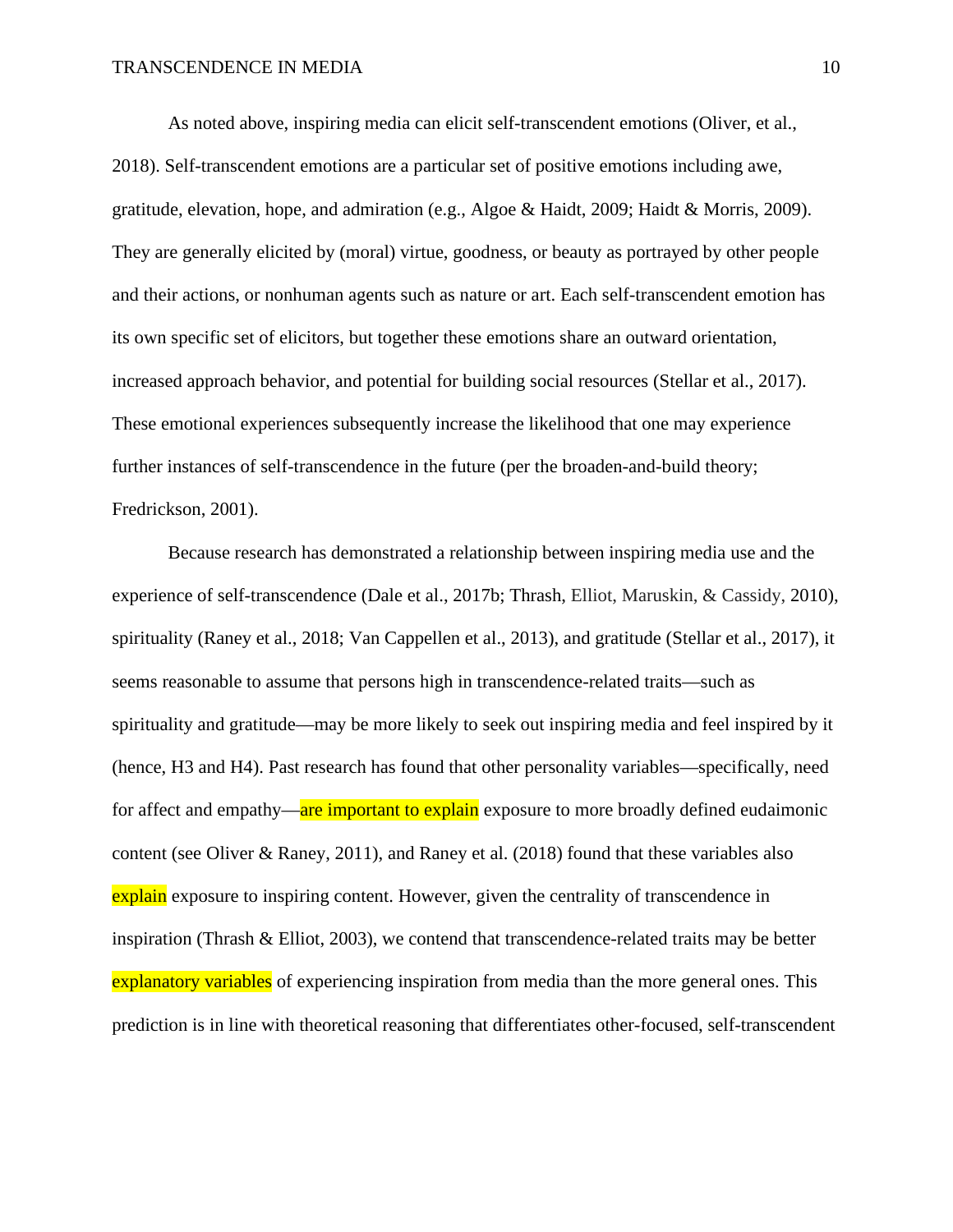media experiences from self-focused-but-nevertheless-meaningful, eudaimonic ones (Oliver et al., 2018). Consequently, we expected:

H6: Traits related to the virtue of transcendence—gratitude and spirituality (measured as universality and search for meaning)—will explain more variance in inspiring media experiences than traits associated with more general eudaimonic media exposure (need for affect, empathic concern, perspective taking).

Furthermore, as noted, several experimental studies have demonstrated that inspiring media can elicit self-transcendent experiences (e.g., Dale et al., 2017b; Van Cappellen et al., 2013). However, many non-mediated stimuli can also elicit self-transcendent experiences, including being with friends, being in nature, praying, engaging in religious activities, meditating, or doing yoga (Haidt, 2003; Haidt & Keltner, 2004; Vago & Silbersweig, 2012; Yaden, Haidt, Hood, Vago, & Newberg, 2017). Thus, the benefitting influence of these emotional experiences may be triggered by a variety of sources in one's daily life. We were curious about the extent to which such experiences were due to inspiring media. Thus, we asked:

RQ2: What role do recent inspiring media experiences play in the routine experience of self-transcendence?

### **Method**

## **Sample**

Data were collected in two waves; the two surveys contained unique and repeated questions. Surveys were completed by participants of AmeriSpeak, a probability-based panel designed to be representative of the national U.S. adult population, run by NORC at the University of Chicago.<sup>[1](#page-10-0)</sup> Wave 1 data ( $n = 3,006$ ) were collected in January and February 2016;

<span id="page-10-0"></span><sup>&</sup>lt;sup>1</sup> A technical overview of the AmeriSpeak panel can be found at https://amerispeak.norc.org/aboutamerispeak/Pages/Panel-Design.aspx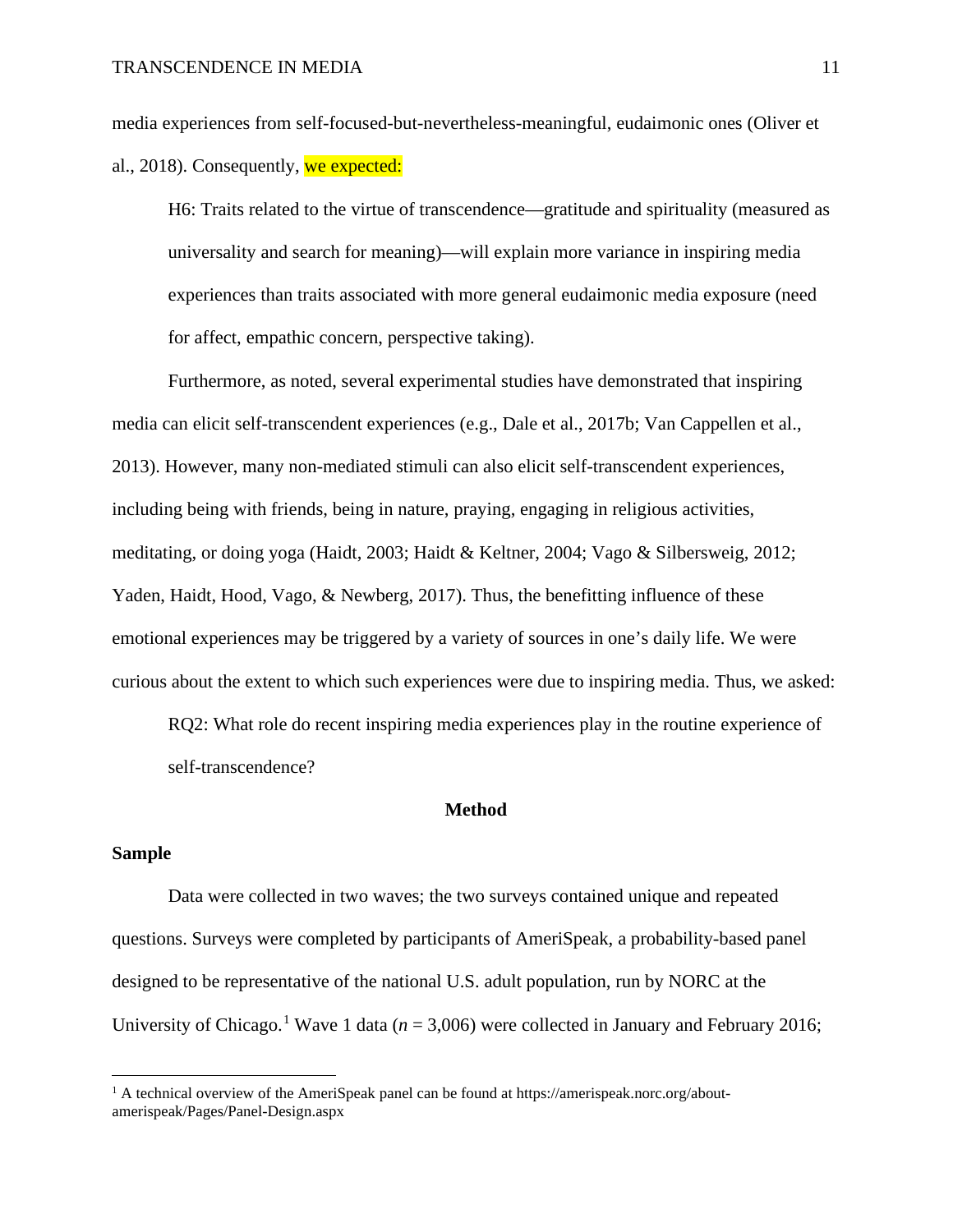they served as the basis for the analysis previously reported by Raney and colleagues (2018). Wave 2 data were collected in February and March 2017, with 67.1% (*n* = 2,016) of the original sample completing the second survey. Wave 1 data from all 2,016 Wave 2 participants were matched by case ID and merged into a combined data set for the analyses.

Responses in both waves were weighted to represent the current U.S. population. First, panel base weights were calculated for every household based on the probability of selection from the NORC National Frame. Household-level weights were then assigned to each eligible adult in every recruited household. Next, the sample demographics were balanced to match the U.S. population parameters for gender, age, education, race, ethnicity, housing type, and telephone usage. The telephone-usage parameter was derived from an analysis of the National Health Interview Survey. All other weighting parameters were derived from the U.S. Census Bureau's Current Population Survey. The sample weighting was accomplished using an iterative proportional fitting process that simultaneously balanced the distributions of all variables. Weights were trimmed to prevent individual interviews from having too much influence on the final results. All analyses were calculated with the weights applied to the dataset. The margin of error for the surveys was  $+/- 2.5\%$  in Wave 1 and  $+/- 3.1\%$  in Wave 2, at the 95% level of confidence. The surveys were reviewed and approved by the Institutional Review Boards at (MASKED FOR REVIEW) and NORC/University of Chicago.

#### **Measures**

The survey instrument was collaboratively designed by researchers from three universities and researchers from the Public Religion Research Institute (PRRI); the project was funded by the John Templeton Foundation.<sup>[2](#page-11-0)</sup>

<span id="page-11-0"></span><sup>&</sup>lt;sup>2</sup> The John Templeton Foundation requests that all awardees include this statement in manuscripts related to their sponsored research: "This project was made possible through the support of a grant from the John Templeton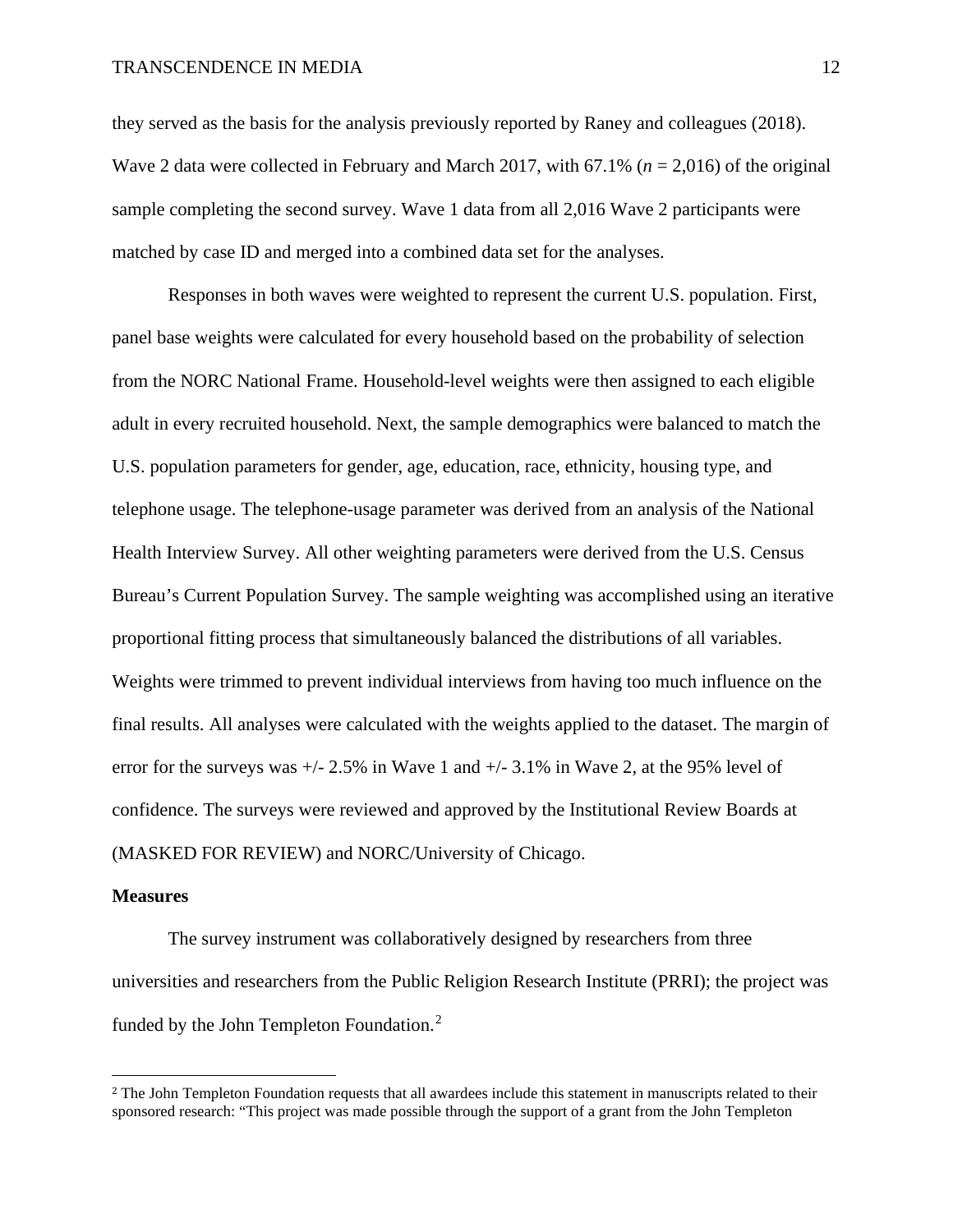**Overall media exposure** (Wave 1 only). Participants indicated on a scale  $(1 = never, 8 = 1)$ several times a day) how often they spend time with eight media forms: watching TV ( $M = 6.80$ , *SD* = 1.67), watching movies (*M* = 5.18, *SD* = 1.65), reading the news (*M* = 5.84, *SD* = 2.16), watching online videos ( $M = 4.88$ ,  $SD = 2.38$ ), using social media ( $M = 5.60$ ,  $SD = 2.82$ ), listening to radio programs or podcasts ( $M = 5.14$ ,  $SD = 2.52$ ), listening to music ( $M = 6.82$ , *SD*  $= 1.60$ ), and reading fiction or non-fiction books ( $M = 4.03$ ,  $SD = 2.26$ ).

**Inspiring media experiences** (Wave 2 only). Inspiring media experiences were assessed in two ways. First, participants indicated how often in the past month they had "felt moved, touched, or inspired while watching or listening to something in the media or on the internet." This general assessment was reported on a Likert-type scale, ranging from 1 (never) to 6 (at least once a day). Second, participants indicated how recently they had felt moved, touched or inspired  $(1 =$  never been inspired,  $5 =$  inspired in the last week) by each of eight media forms: watching a TV show ( $M = 3.89$ ,  $SD = 1.18$ ), watching a movie ( $M = 3.70$ ,  $SD = 1.15$ ), listening to a radio program or podcast  $(M = 3.27, SD = 1.38)$ , reading a book  $(M = 3.14, SD = 1.30)$ , reading a news story ( $M = 3.61$ ,  $SD = 1.30$ ), listening to a song or piece of music ( $M = 4.19$ ,  $SD$  $= 1.10$ ), watching an online video ( $M = 3.43$ ,  $SD = 1.40$ ), and using social media, like Facebook  $(M = 3.29, SD = 1.59)$ . An overall recency of inspiring media experience score was calculated for each participant by averaging responses to each of the eight medium-specific recency items  $(\alpha = .801, M = 3.57, SD = .848).$ 

**Inspiring Media Exposure** (Waves 1 and 2). Independent of media type, participants were asked how they came across the most recent inspiring content: specifically searching for it, recommended by a friend or family member, as an advertisement, or just by chance. Participants

Foundation. The opinions expressed in this publication are those of the author(s) and do not necessarily reflect the views of the John Templeton Foundation."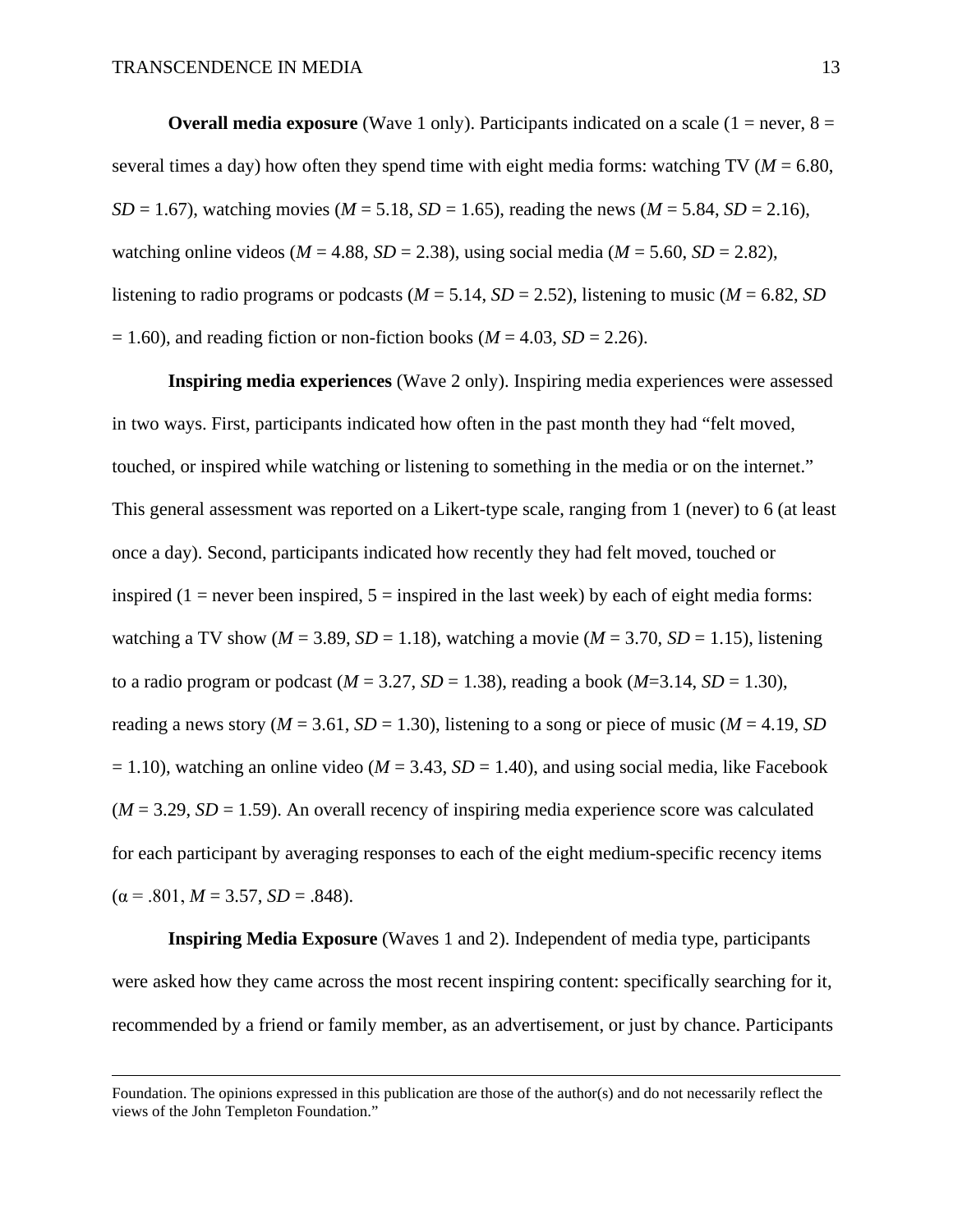could indicate which of those answers were true for them. Each answer was then recorded into a dummy variable expressing their indication for it (1) or not (0). They were also asked whether they shared the inspiring content with a friend or family member in any way (yes/no). Comparisons between the two waves are analyzed in H1.

**Inspiring non-mediated activities** (Wave 1 only). As noted above, many non-mediated stimuli are associated with the experience of inspiration and self-transcendent emotions. Participants indicated how often they participate in several such activities<sup>[3](#page-13-0)</sup>: spending time with friends ( $M = 5.14$ ,  $SD = 1.63$ ), meditating ( $M = 3.17$ ,  $SD = 2.48$ ), gardening, hiking, or enjoying the outdoors ( $M = 4.63$ ,  $SD = 1.93$ ), doing yoga ( $M = 1.75$ ,  $SD = 1.48$ ), or praying outside of religious services ( $M = 4.82$ ,  $SD = 2.74$ ).

**Self-transcendent experiences** (Waves 1 and 2). Self-transcendent experiences were assessed with seven items that tapped into the appraisals of various self-transcendent emotions including elevation, compassion, awe, meaning, and gratitude—as previously assessed (Oliver et al., 2012). Respondents in both waves reported how often they experienced each selftranscendent emotion in the last month, using a Likert-type scale, ranging from 1 (never) to 6 (at least once a day). Sample items include "How often in the last month did you feel particularly connected to the world around you? … felt like you were part of something much larger than yourself? … felt a sense of compassion for people you don't even know." The reported frequency of self-transcendent emotional experiences did not differ between the two waves: *t*(2006) = 1.18, *p* = .236; Wave 1: α = .822, *M* = 3.95, *SD* = 1.11; Wave 2: α = .856, *M* = 3.98,  $SD = 1.01$ .

<span id="page-13-0"></span> $3$  1 = Never, 2 = Seldom; 3 = Few times a year; 4 = Once or twice a month; 5 = Once a week; 6 = More than once a week,  $7 =$ Once a day,  $8 =$ Several times a day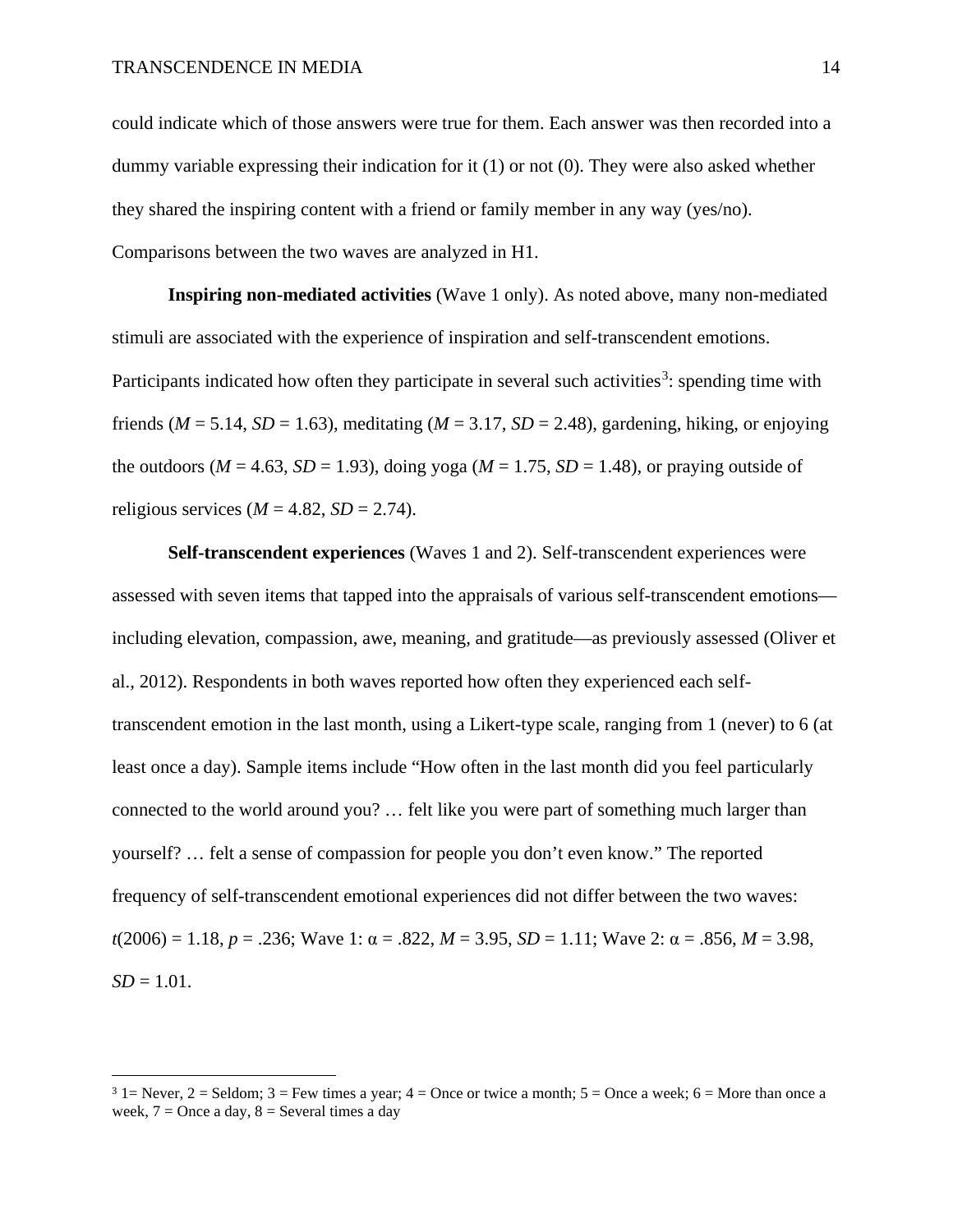**Personality traits**. To expand our understanding of self-transcendent media experiences, we explored personality variables related to gratitude and spirituality. Short-forms scales were used because of time and cost constraints of the panel design. Item selection for the short-form scales was based on the performance of individual items as reported in past research, as well as conceptual fit between an item and the purposes of the current study. Each item used a Likerttype scale measuring how well the item describes the participants; the scale ranged from 1 (not at all well) to 5 (exactly).

Gratitude (Wave 2 only) was measured with two items from the trait gratitude questionnaire by McCullough et al. (2002). Higher values indicated stronger trait gratitude ( $r =$  $.634, p < .001, M = 3.97, SD = .882$ .

Spirituality was operationalized with four measures: two in line with "spirituality as trait"; two in line with "spirituality as personal goal" (Emmons, 2006). Search for meaning in life (Wave 2 only) was assessed as a trait with two items from the search for meaning in life questionnaire by Steger et al. (2006). The higher the value, the stronger the tendency to search for meaning in life  $(r = .592, p < .001, M = 3.19, SD = 1.03)$ . Universality (Wave 1 only) was measured as a trait with two items from previous research (Piedmont, 1999), with higher values indicating a greater belief in the unity of life ( $r = .561$ ,  $p < .001$ ,  $M = 3.45$ ,  $SD = .974$ ). The two personal goal-oriented items were attendance at spiritual (not religious) gatherings (*M* = 2.62, *SD*  $= 1.54$ ; Wave 1 only) and attendance at religious gatherings (excluding weddings and funerals)  $(M = 3.16, SD = 1.67$ ; Wave 1 only). Both items were assessed on a Likert-type scale ranging from 1 (never attending) to 6 (attending more than once a week). Attendance at spiritual (not religious) and religious gatherings correlated significantly with each other ( $r = .679$ ,  $p < .001$ ).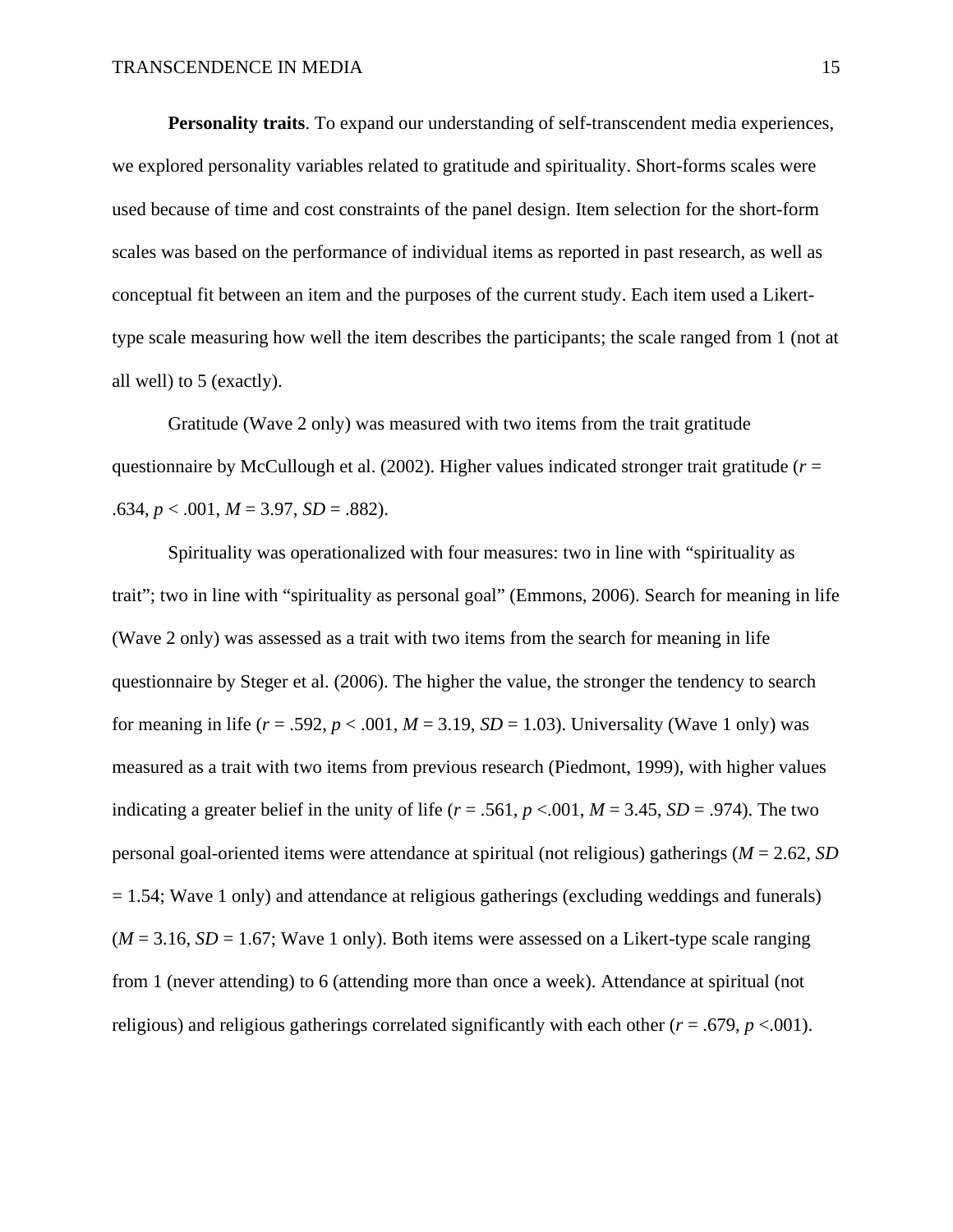In addition, several traits (all Wave 1 only) previously associated with eudaimonic media (Oliver & Raney, 2011) were analyzed, including 2-item short-form versions of need for affect (Appel, Gnambs, & Maio, 2012; *r* = .468, *p* <.001, *M* = 3.57, *SD* = .879), empathic concern (Davis, 1980; *r* = .258, *p* <.001, *M* = 3.11, *SD* = .629), and perspective taking (Davis, 1980; *r*  $=561, p < 0.001, M = 3.96, SD = .804$ , with higher scores indicating a greater expression of each trait.

**Demographics** (Wave 1 only). A range of demographics were assessed including gender, age, ethnicity, educational attainment, marital status, and political affiliation. Tables 1 and 2 summarize the demographics per recency of inspiration felt from different media platforms. We offer these as a portrait of the current U.S. audience for inspiring media, similar to Raney et al. (2018).

———Table 1 and 2 here———

#### **Results**

#### **Inspiring Media Exposure**

Participants reported having felt inspired by something in the media or on the internet almost weekly  $(M = 3.89, SD = 1.32)$  (RQ1). A plurality of respondents indicated having felt inspired a few times a week (31.1%), followed by almost every day (19.8%), and once or twice a month (19.5%). More than one in eight (12.6%) said they felt moved, touched, or inspired by media on a daily basis.

Additionally, we compared the ways people came across inspiring media across the two years (H1a), using McNamar statistics for dependent data. A marginally significant difference was observed between Waves 1 and 2 in terms of people indicating that they specifically searched for inspiring content (Wave 1: 5.2%, Wave 2: 6.6%  $p = .06$ ), with the trend leaning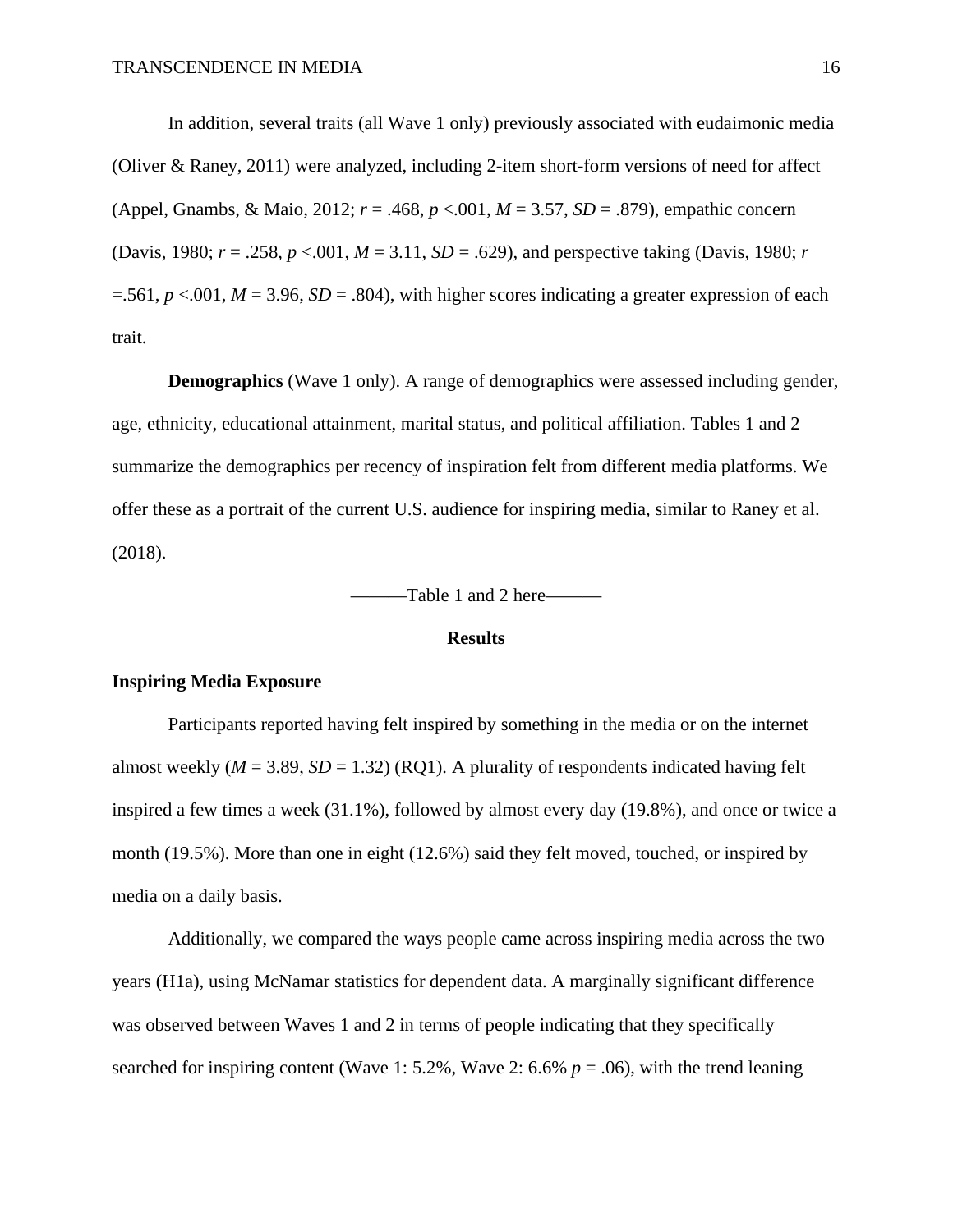toward more people actively searching for inspiring content in the most recent data-collection cycle, lending marginal support to H1a. Chance encounters with inspiring media were less common in Wave 2, with 67.7% indicating that they came across inspiring media randomly, as compared to 70.8% in Wave 1 ( $p = .023$ ). No differences were observed between the waves in terms of encountering inspiring content because of recommendation from friends or family members (Wave 1: 14.7%, Wave 2: 15.2%,  $p = .695$ ) or because of an advertisement (Wave 1: 6.1%, Wave 2: 6.6%, *p* = .540).

With regard to sharing behaviors (H1b), respondents reported *less* sharing behavior in Wave 2 (58.6% shared) compared to Wave 1 (62.2% shared,  $p = .006$ ), meaning H1b was unsupported.

To investigate H2, three logistic regression analyses were conducted with gratitude and spirituality (search for meaning in life and universality) expected to impact  $(1)$  search for inspirational media content, (2) randomly coming across inspirational media content, and (3) sharing behavior (all measured at Wave 2) as a binary outcome variable. Neither gratitude nor spirituality predicted searching for content ( $\chi^2(3) = 6.645$ ,  $p = .084$ ) or randomly coming across content  $(\chi^2(3) = 5.377, p = 146)$ , leaving H2a unsupported. However, increased sharing behavior was **explained** by trait gratitude ( $\chi^2$  (2) = 56.44, *p* < .001, Nagelkerke  $R^2$  = .071; B = .411, *p* < .001,  $Exp(B) = 1.508$ ) and universality ( $B = .245$ ,  $p < .001$ ,  $Exp(B) = 1.27$ ); however, search for meaning in life did not predict sharing. Thus, H2b was partially supported.

#### **Virtue of Transcendence and Inspiring Media Experiences**

To investigate H3-6, a hierarchical regression procedure was conducted with the overall recency of inspiring media experience score regressed on the demographic variables, attendance at religious and spiritual gatherings, and the various personality traits. The results indicated that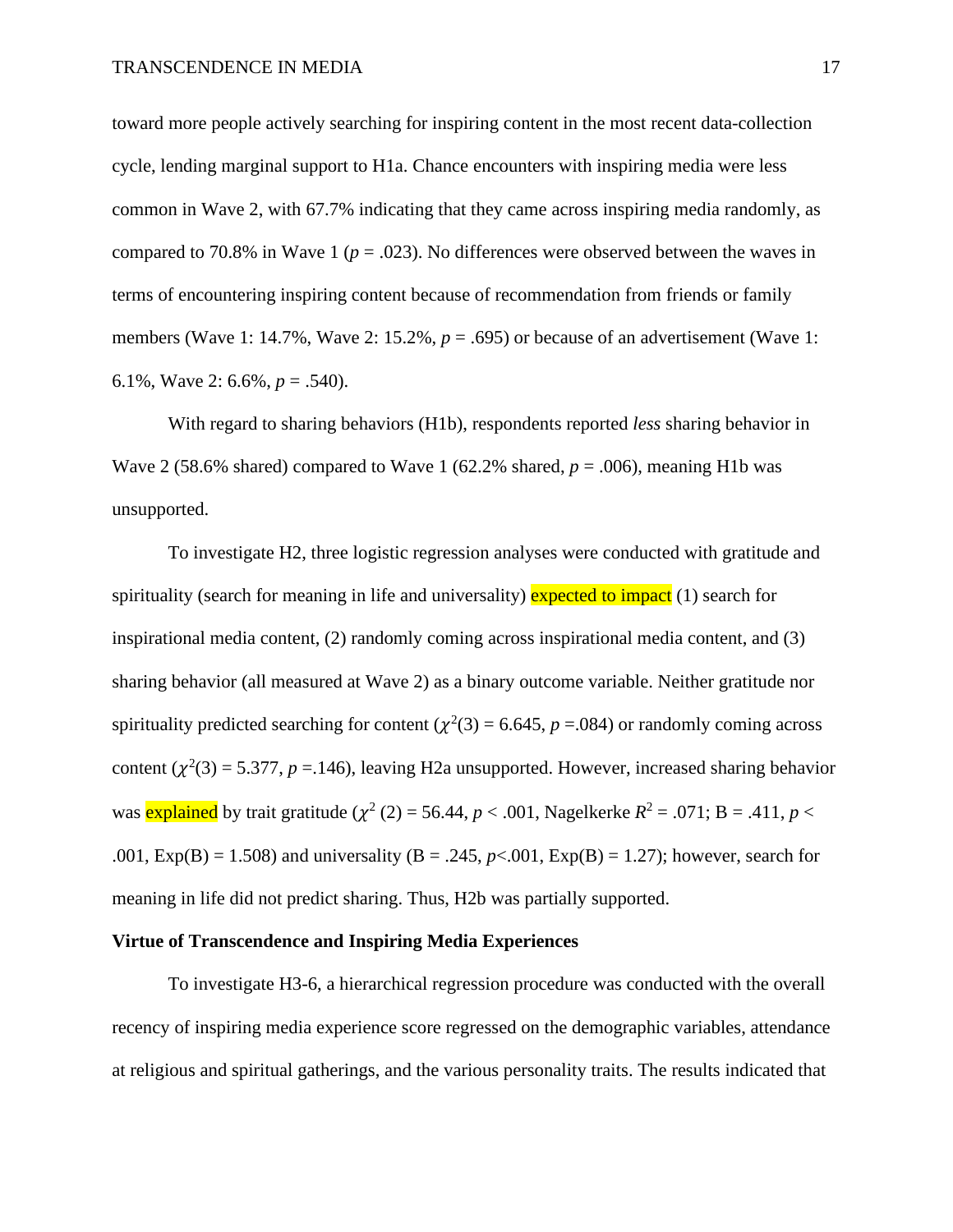females and people with higher education were particularly prone to feel inspired by media (replicating Raney et al., 2018). For the personality variables of interest, as expected, gratitude (H3) and spirituality (search for meaning in life [H4a] and universality [H4b]) were significant predictors of inspiring media experiences. In contrast, neither attendance at spiritual (H5a) nor religious (H5b) gatherings were significantly contributing to inspiring media use. Finally, as expected (H6), traits related to the virtue of transcendence (descriptively) explained more variance than the other eudaimonically oriented traits (see Table 3). Combined, all personality variables explained 10.2% of the variance of inspiring media experiences, with the transcendence-related predictors alone contributing 7.1%.

———Insert Table 3 here———

## **Self-Transcendent Emotional Experiences and Inspiring Media Experiences**

Finally, we were interested in the role inspiring media experiences play in day-to-day self-transcendent emotional experiences, as compared to non-media elicitors of those emotions (RQ2). To explore these relationships, a hierarchical regression analysis was conducted with demographic variables, overall non-media inspiring activities, overall media exposure, attendance at religious and spiritual gatherings, self-transcendent emotional experiences (from Wave 1), and overall inspiring media experiences as predictors of the frequency of selftranscendent emotional experiences in Wave 2 (see Table 4). As to be expected, selftranscendent experiences at Wave 1 explained a sizeable amount of the variance in selftranscendent experiences in Wave 2 (18.7%). Beyond that, non-media inspiring activities (10.2%) and overall inspiring media experiences (10%) explained nearly equal amounts of variance for self-transcendent emotional experiences. Demographics, general media exposure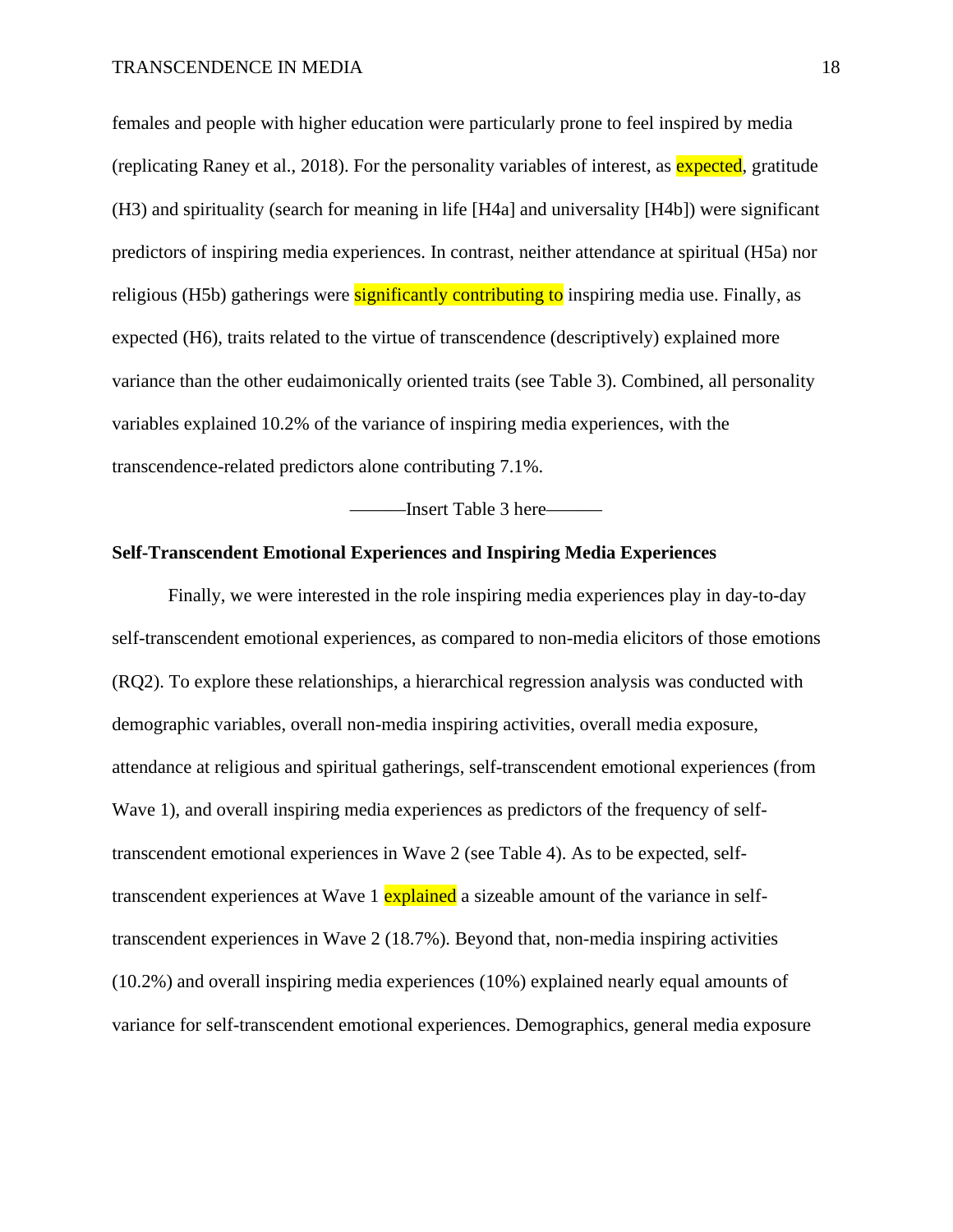and attendance at religious or spiritual gatherings explained negligible proportions of variance in self-transcendent emotional experiences (in Wave 2).

———Insert Table 4 here———

#### **Discussion**

The goals of this study were three-fold: (1) to investigate the prevalence of and potential changes in how Americans come across and share inspiring media, (2) to expand our knowledge of the role of trait transcendence—particularly, the aspects related to gratitude and spirituality in inspiring media consumption, and (3) to better understand the role of inspiring media experiences (compared to non-mediated ones) in the routine elicitation of self-transcendent emotions.

With regard to the first goal, it is increasingly clear that inspiring content plays a significant role in the routine media diets of many Americans. Nearly two-thirds (63.5%) of the respondents reported being inspired by media at least a few times a week, with 12.6% reporting being inspired by media at least once per day. Clearly this is a phenomenon deserving of more scholarly (and industry) attention. To that end, our hope is that the extensive demographic profile of the American inspirational media audience provided in Tables 1 and 2 can serve as the basis for new research ideas.

Further, the data reveal quite a bit about how inspiring media is encountered by audiences. As outlined by selective exposure and related media-use approaches (Bryant & Davies, 2006; Bartsch & Viehoff, 2010), media content is sought after based on various emotional, functional, conscious, and unconscious motivations. However, the vast majority of people in our sample came across inspiring media by chance (67.7%). One interpretation of this finding is that it underscores the longstanding critique of the uses-and-gratifications approach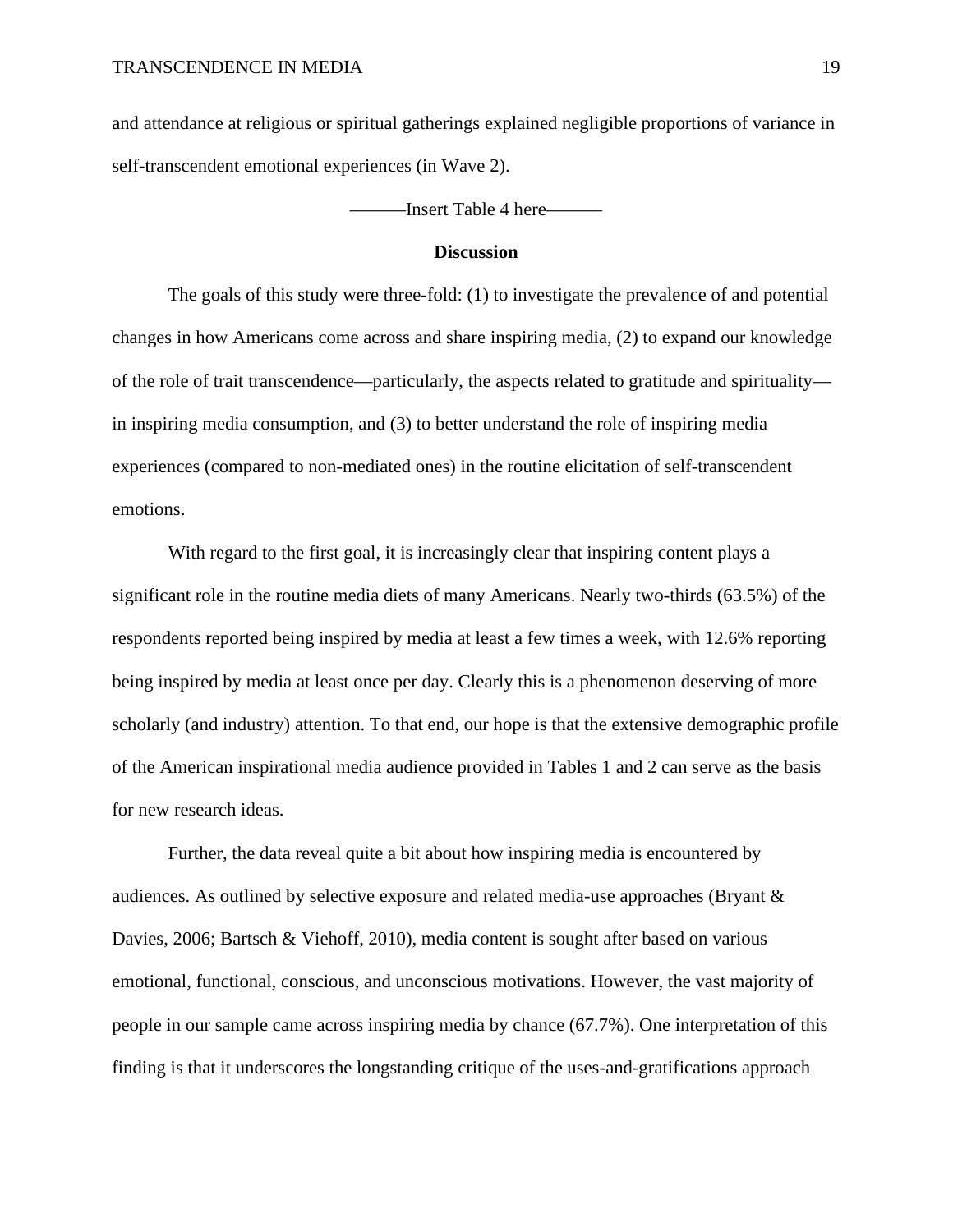that media choices are not always conscious (e.g., Vorderer, 1992). In fact, only 6.6% of the current sample searched for inspiring content purposefully. Moreover, people high in transcendent virtue—measured as trait gratitude and spirituality—did not search for inspirational media more nor did they come across it any more than people at lower levels of transcendence. Thus, quite often inspiring media may be not consumed as a conscious, need-satisfaction tool, even for those persons higher in transcendent-related traits. Rather, the data suggest that those higher in transcendent-related traits may be more likely to feel—or they may be more sensitive to feeling—inspired by different types of media more frequently (H3 and H4), independent of how they come across it. This makes the personality traits related to transcendence unique to the experience of inspiration, supporting Thrash and Elliot's (2003) conceptualization of transcendence as an integral part of inspiration. Also, caution is strongly encouraged in interpreting these findings as suggesting that people *do not* or *rarely* seek out inspiring media. The item used asked only about the *most recent* inspiring media experience. Given the prevalence of inspiring media use reported, we think that these findings suggest that in addition to seeking out inspiring media, individuals are also routinely "surprised" by inspiration, via inspirational advertisements or news stories, for example. Future research should explore the possibility in greater detail.

Additionally, people higher in transcendent traits were quite likely to share the inspirational content they experienced with friends or family members (H2b). Once more, fitting with the theory of inspiration (Thrash & Elliot, 2003), people higher in transcendence-related traits not only find more media inspiring (H6), but once they feel inspired, they also have a greater tendency to share those experience with others. This echoes the motivational component of inspiration discussed by Trash and Elliot (2003). One conclusion to draw is that people with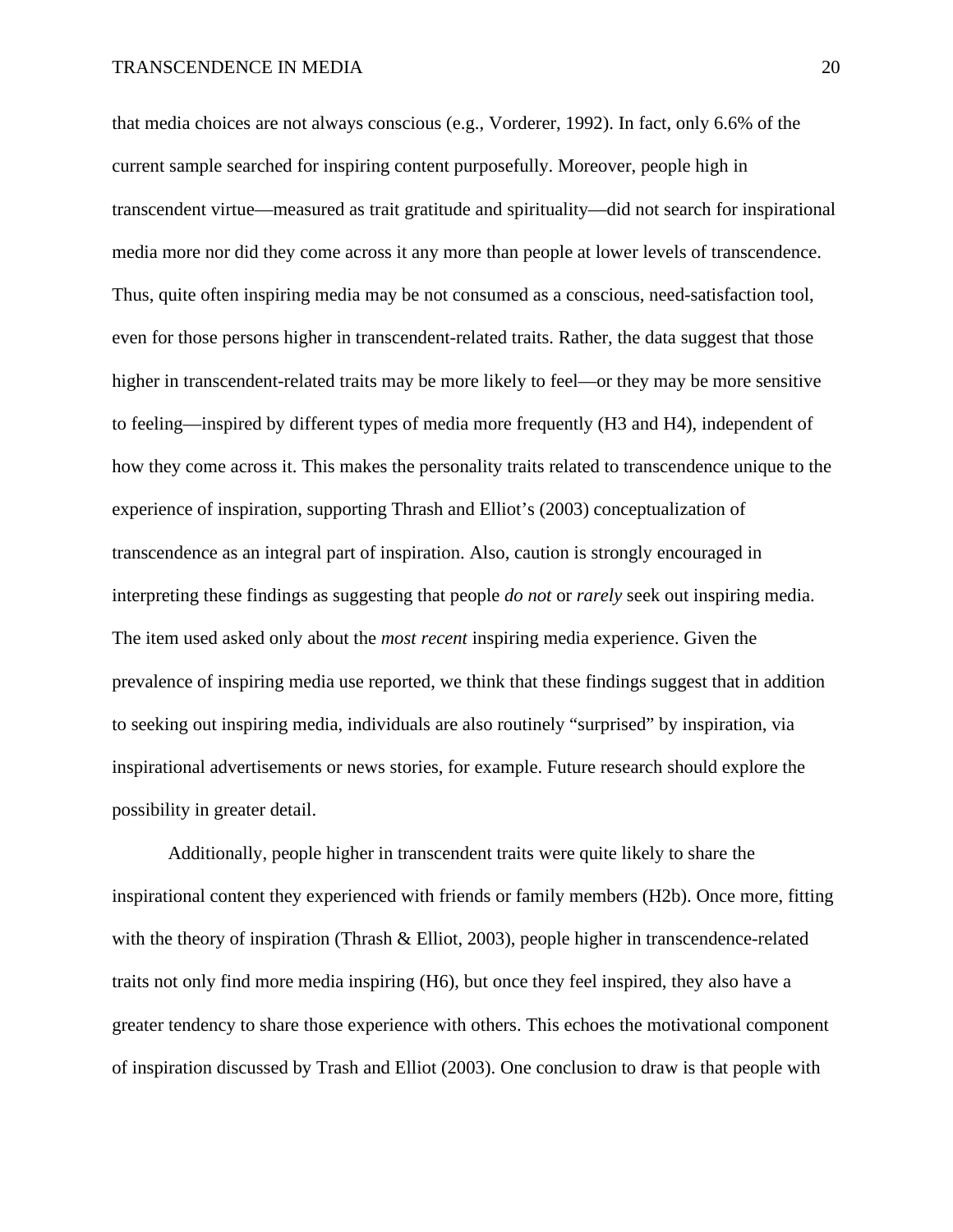strong transcendent character traits may be more likely to be consumers who propel and spread inspiring media to others. They might be the "influencers" who could have real impact in making inspiring messages go viral, indicating to media gatekeepers (e.g., film studios, advertisers) the forms of inspiring media that audiences prefer to consume. Specifically, within the social media landscape, the consumers of content have also become the producers (or, at a minimum, the retransmitters) of content. For media researchers, it may not be sufficient anymore to only consider how people come across certain types of media, since that assumes a reception model in which the consumer is dependent on gatekeepers' distribution of content. It is now pertinent to also consider what consumers *do with* the content they consume, as well as the effects of creating original content on their own. Knowing who the audiences are that consume inspiring content and what they do with it (e.g., share, recreate, comment, review) are important factors to better understand the dynamics of such reception trends across the media landscape.

With regard to goal 2, the findings indicate that transcendent character traits are of great importance to the experience of emotional gratifications with inspiring media. Two specific character strengths (based on the VIA framework) associated with the virtue of transcendence gratitude and spirituality—were the strongest predictors of inspiring media exposure, more so than numerous demographic variables, attendance at religious or spiritual gatherings, and other traits previously associated with eudaimonic media selection (Oliver & Raney, 2011). These results offer some of the first empirical support for the proposal that eudaimonic media should be conceptualized along a continuum from self-oriented "meaningful content" on one end to othersoriented "self-transcendent content" (see Oliver et al., 2018). The current study suggests that U.S. audience members higher in transcendence (at least as manifest in spirituality and gratitude) are more likely to feel inspired via media than people lower in the trait. On the other hand, the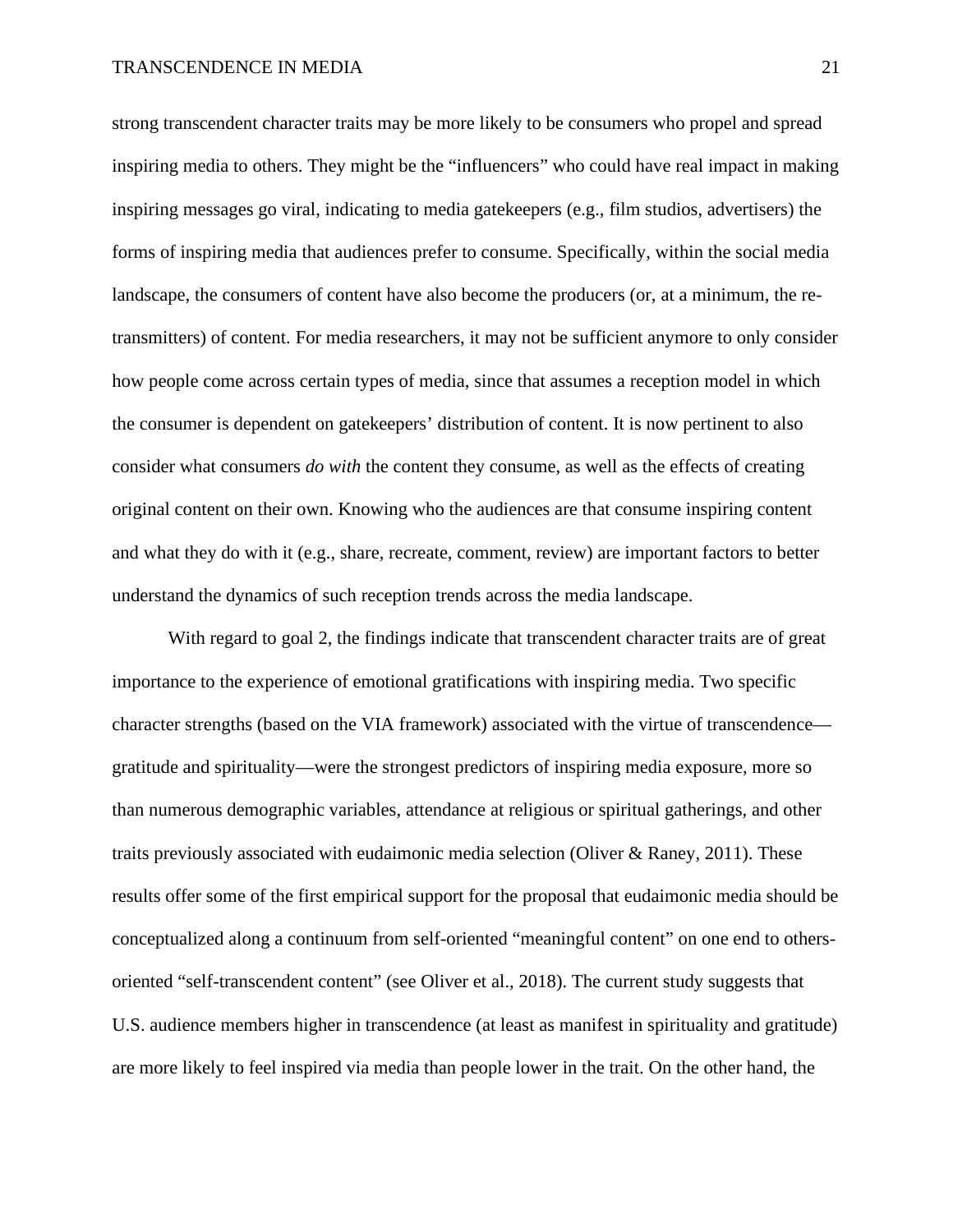eudaimonic traits (need for affect, perspective taking, empathic concern) were weaker explanatory variables of inspiring media experiences, indicating a potentially useful expansion of eudaimonic media motivations as previously established by Oliver and Raney (2011). Better understanding who the audiences are that seek out media that elicits self-transcendent emotions—as compared to media that is contemplation-evoking, poignant, and moving (Bartsch, Kalch & Oliver, 2014)—could be important for researchers designing experimental studies of inspiring (or eudaimonic) media effects and content creators who aim to better understand their target audience. Future research is needed to explore this proposition in more detail. Moreover, given the current findings, future research could expand to additional transcendent character traits as **explanatory variables** of inspirational media use, perhaps exploring the other dimensions of transcendence (i.e., hope, appreciation of beauty, humor; Park et al., 2004) for a comprehensive model to explain inspiring media selection and consumption.

Curiously, attendance at spiritual and at religious gatherings as markers of spirituality were unrelated to inspiring media experiences, when controlling for demographic variables (H5). It is possible that some people choose to seek and find inspiration with like-minded individuals in group settings, while others prefer to encounter inspiration via media. Thus, attendance at spiritual and religious events may be an outcome, rather than a predictor, of inspiring media exposure. More research is needed to disentangle the complexity of spirituality and its relationship to inspiring media exposure.

In reference to goal 3, to our knowledge, this is the first study to compare the "power" of inspiring media to elicit self-transcendent emotions with other sources, with promising news for the former. With no doubt, non-media activities related to transcendence—particularly prayer and meditation—remain extremely important in the lives of audiences, leading them to feel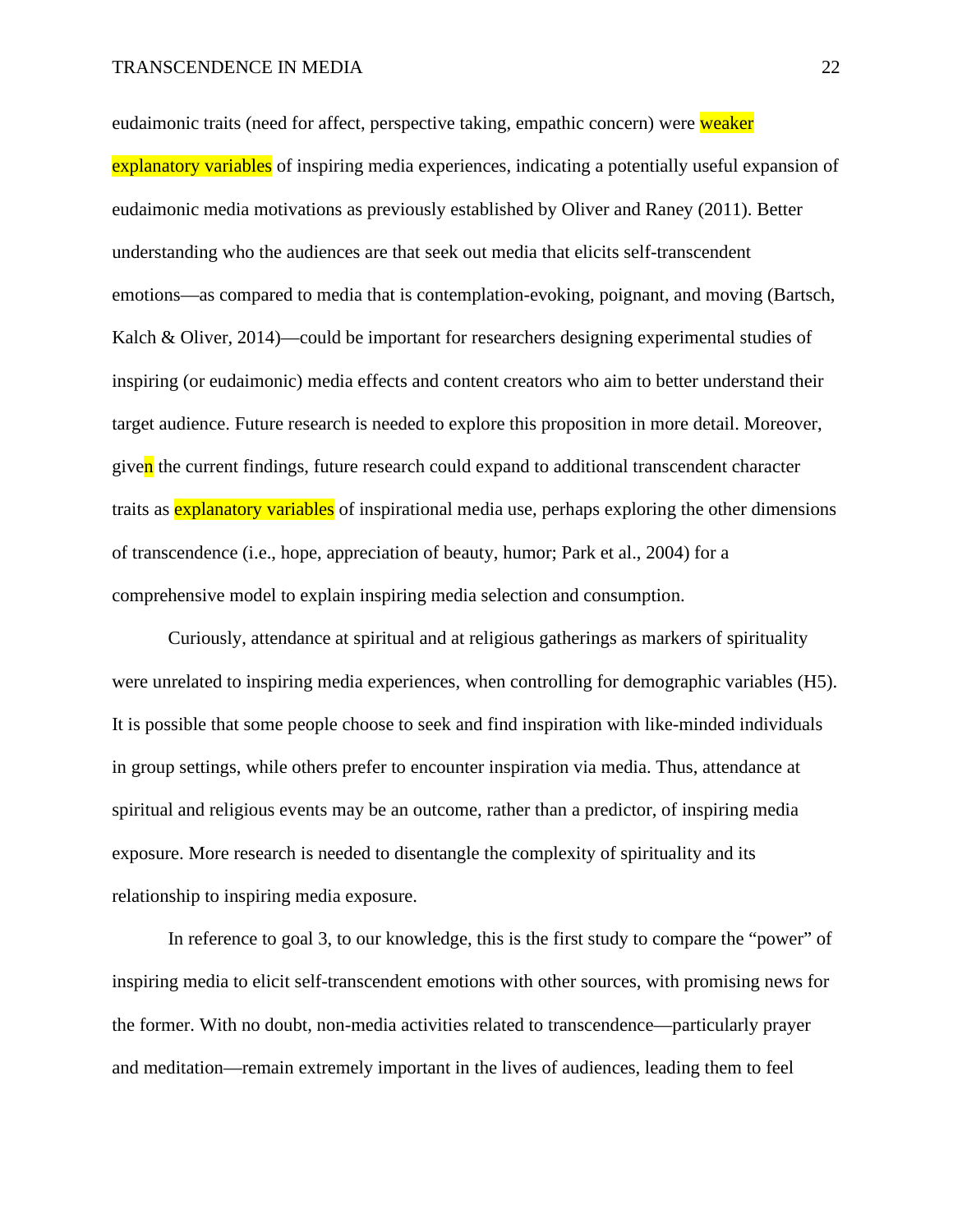connected to those around them, to experience feelings of gratitude, and to forge a stronger connection with nature and earth. However, the survey results provide strong evidence that inspiring media consumption is also an important factor in the elicitation of self-transcendent experiences. That is, consuming inspiring media seems to be an excellent option for people to get their daily dose of self-transcendence in life, which we know has various beneficial well-being effects (i.e., Diessner et al., 2008; Stellar et al., 2017). Moreover, the earlier evidence suggests that the experience of self-transcendence specifically via media may increase the tendency for people to share and seek out similar content in the future, leading to an upward spiral of selftranscendence as **argued** by the broaden-and build theory (Fredrickson, 2001). Future research should more directly test the role of inspiring media in the upward spiral of human flourishing, perhaps through a longitudinal study of inspiring media consumption.

Despite the generalizable knowledge gained through the representativeness of our sample, the nature of the study has some limitations. First, the data are correlational. Thus, we cannot make causal arguments for the relationship between transcendent traits and inspiring media exposure or inspiring media exposure and self-transcendent emotions. Second, the measure of inspirational media exposure is (necessarily) subjective and assessed people's perceptions rather than "actual" inspiring media exposure per se. However, previous content analytical research suggests that people's perceptions of inspiration from media are in line with content containing depictions of inspirational and transcendent themes (Dale et al., 2017a, Dale et al., 2017b). Thus, it can be argued that asking participants about one's "most recent inspirational media encounter" indeed measured (at least to some degree) content that was transcendent in nature. Recalling previous media experiences is a common practice in entertainment research (see Oliver & Raney, 2011). However, future research is encouraged to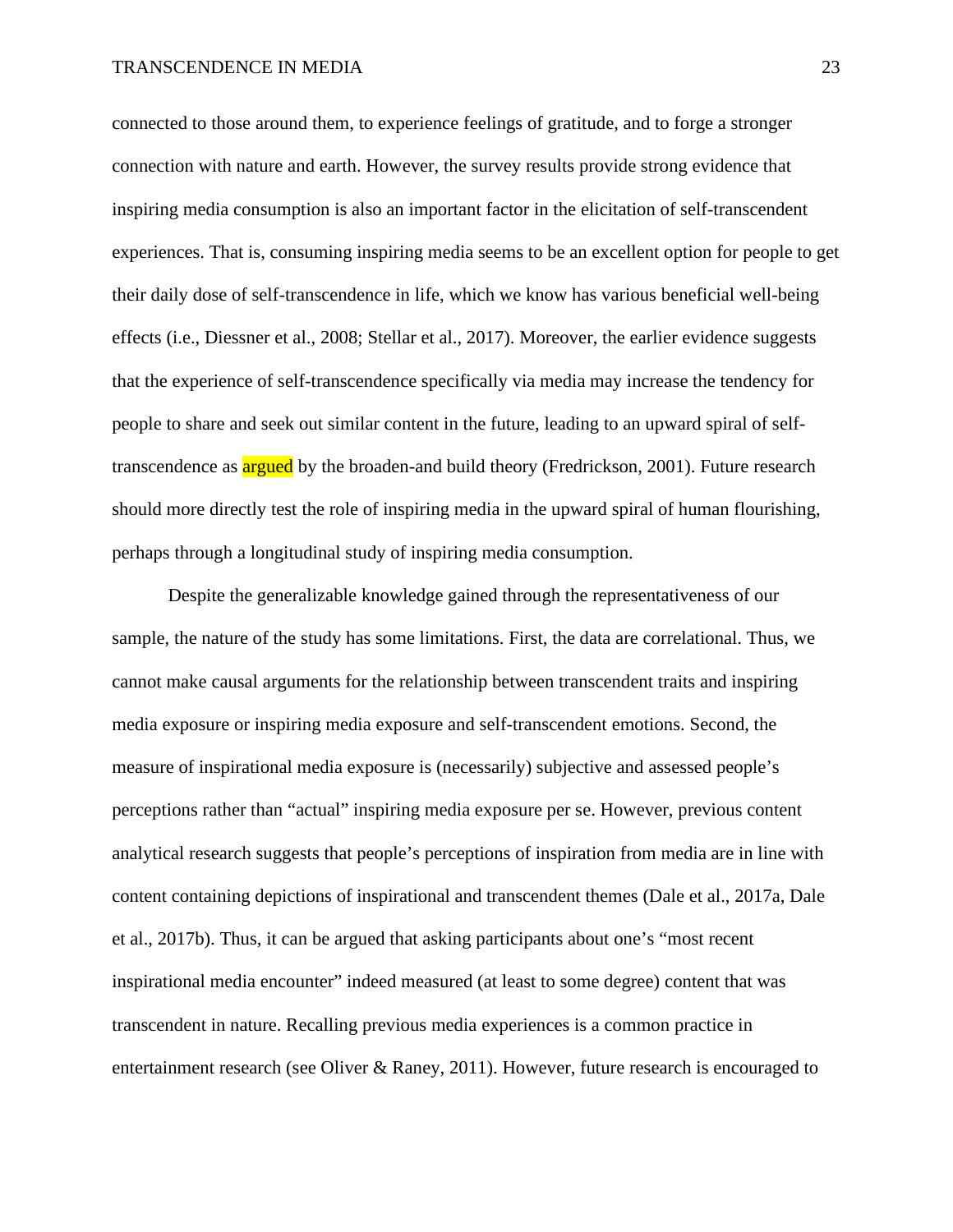replicate these findings in an experimental setting with previously validated inspirational media content. Lastly, due to restrictions in survey length (primarily because of associated costs) only abbreviated personality scales, a limited number of character strengths, and a potentially nonexhaustive list of non-mediated inspiring activities could be used. Future research would benefit from using the full trait scales and a more comprehensive list of character strengths and inspiring activities for a more comprehensive assessment. Using full scales for the personality factors could potentially change the results since the current assessment fails to measure the full scales of the respective personality traits. However, the selected items were part of validated, full psychometric scales, thus measuring at least in part the construct in question. Consequently, we are confident our results have sufficient construct validity, but future research is needed to further verify our findings using full scale assessments.

Despite these limitations, the current study is important on **a number of aspects**. First, it provides compelling evidence that inspiring media is a common reception and socially shared phenomenon in the U.S. Second, it firmly establishes the significant role that transcendent character strengths play in the consumption of inspiring media. Third, it illuminates how inspiring media consumption contributes meaningfully to the day-to-day experience of selftranscendent emotions, over and beyond the influence of many variables, including nonmediated inspiring activities. Finally, it provides a solid basis for scholars to pursue the study of inspirational media in more detail. Better understanding how media content inspires and for whom it is inspiring is an important step in illuminating ways people can intentionally use media to better themselves, others, and humanity at large.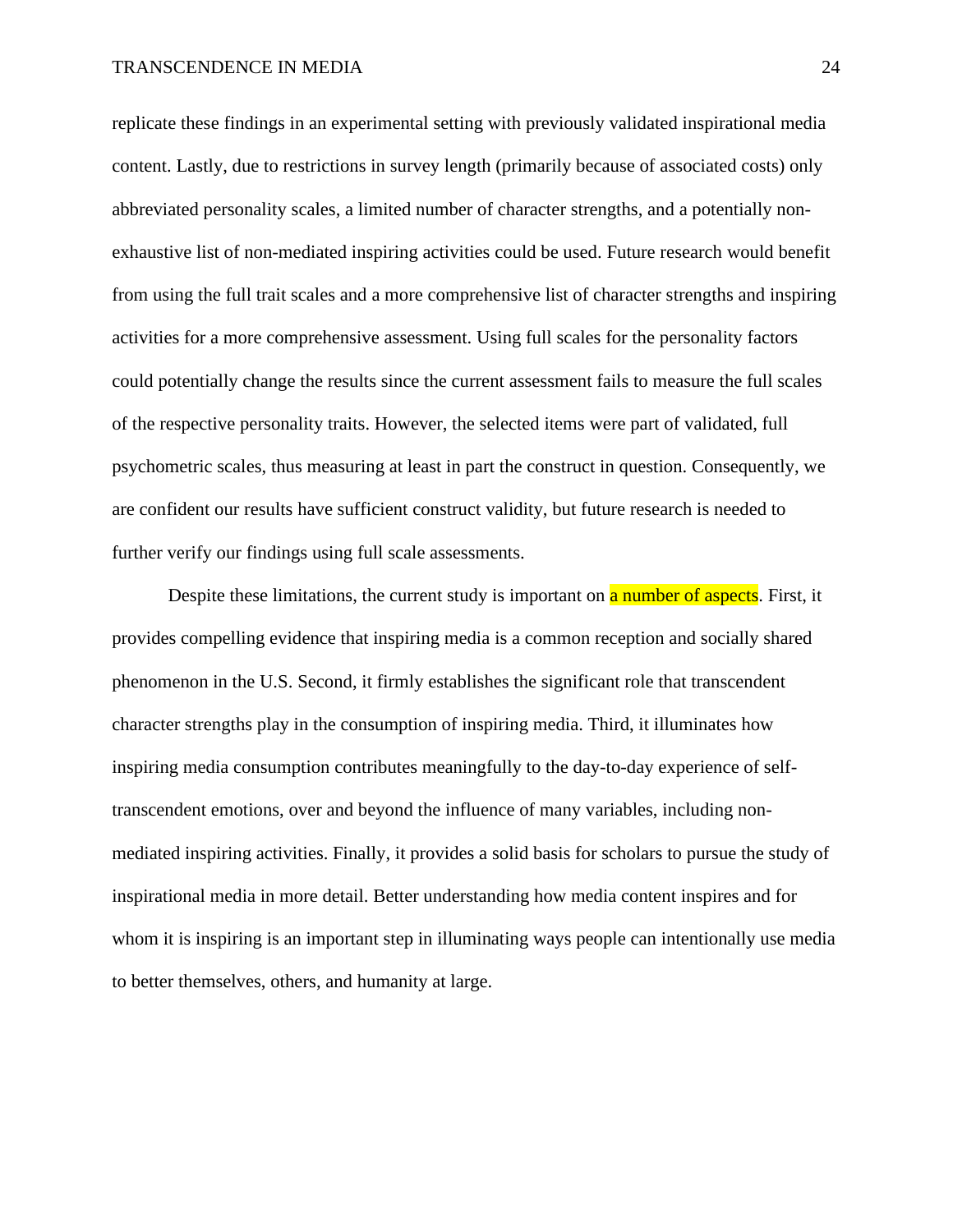#### References

- Algoe, S. B., & Haidt, J. (2009). Witnessing excellence in action: The "other-praising" emotions of elevation, gratitude, and admiration. *The Journal of Positive Psychology, 4*, 105-127. doi:10.1080/17439760802650519
- Appel, M., Gnambs, T., & Maio, G. (2012). A short measure of the need for affect. *Journal of Personality Assessment, 94*, 418-426. doi:10.1080/00223891.2012.666921
- Bartlett, M.Y., & DeSteno, D. (2006). Gratitude and prosocial behavior: Helping when it costs you. *Psychological Science*, *17*, 319-325. doi:10.1111/j.1467-9280.2006.01705.x
- Bartsch, A., Kalch, A., & Oliver, M. B. (2014). Moved to think: The role of emotional media experiences in stimulating reflective thoughts*. Journal of Media Psychology: Theories, Methods, and Applications, 26*, 125-140. doi:10.1027/1864-1105/a000118
- Bartsch, A. & Viehoff, R. (2010). The use of media entertainment and emotional gratification. *Procedia - Social and Behavioral Sciences*, *5*, 2247-2255. doi:10.1016/j.sbspro.2010.07.444
- Berger, J., & Milkman, K. L. (2012). What makes online content viral?. *Journal of Marketing Research*, *49*, 192-205.
- Bryant, J., & Davies, J. (2006). Selective exposure processes. In J. Bryant & P. Vorderer (Eds.), *Psychology of entertainment* (pp. 19-33). Mahwah, NJ: Lawrence Erlbaum Associates.
- Clayton, R. B., Raney, A. A., Oliver, M. B., Neumann, D., Janicke-Bowles, S.H., Dale, K.R. (in press). Feeling transcendent?: Measuring psychophysiological responses to selftranscendent media content. Accepted for publication at *Media Psychology.*
- Dale, K. R., Raney, A. A., Janicke, S. H., Baldwin, J., Rowlett, J., Wang, C., & Zhao, D. (2017a, November). *Narratives and self-transcendent emotions: A content analysis of*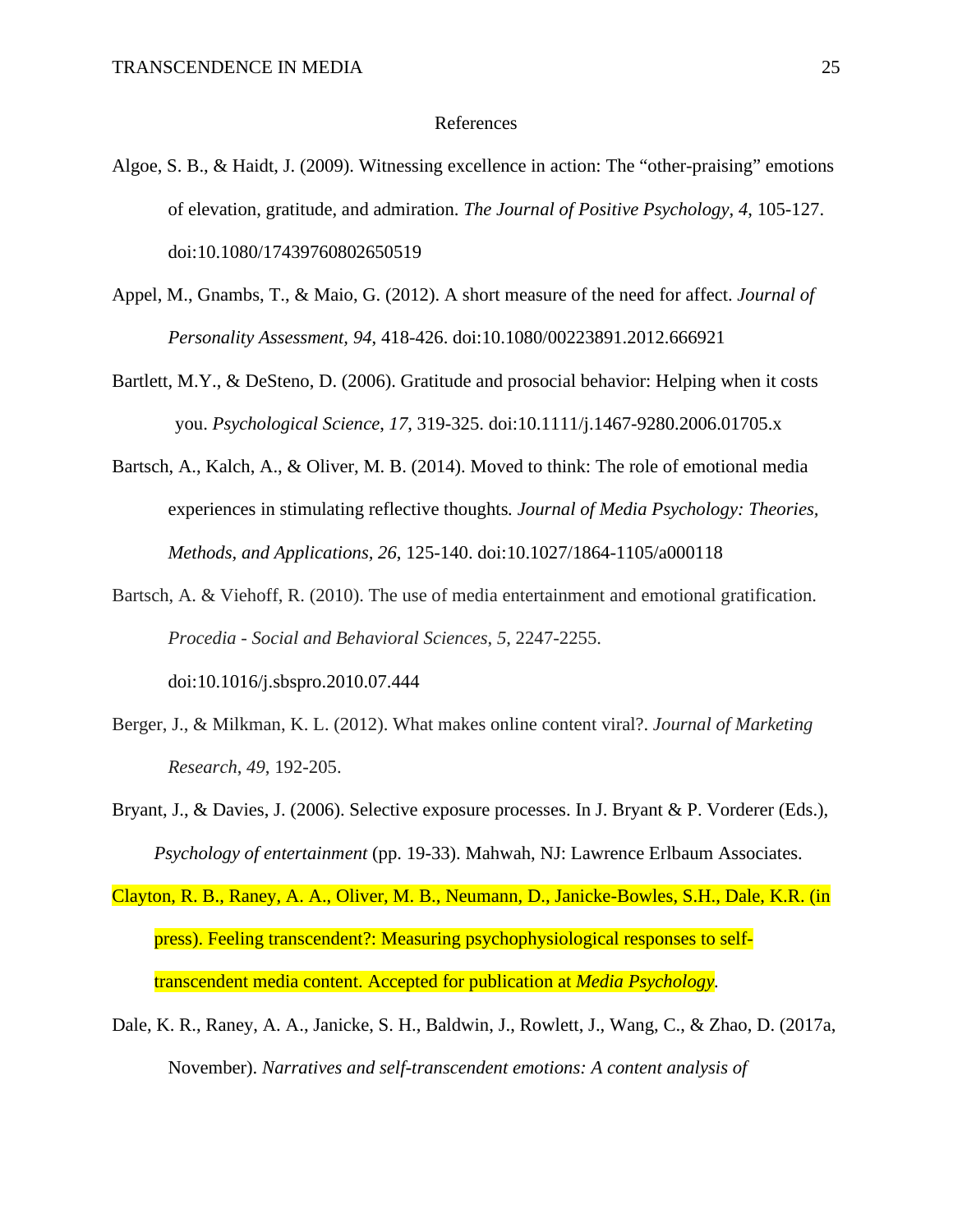*inspirational movies and television shows.* Paper presented at the annual meeting of the National Communication Association, Dallas, TX.

- Dale, K. R., Raney, A. A., Janicke, S. H., Sanders, M., & Oliver, M. B. (2017b). YouTube for good: A content analysis and examination of elicitors of self-transcendent media. *Journal of Communication, 67*, 897-919. doi:10.1111/jcom.12333
- Diessner, R., Solom, R. C., Frost, N. K., Parsons, L., & Davidson, J. (2008). Engagement with beauty: Appreciating natural, artistic, and moral beauty. *Journal of Psychology*, *142*, 303- 329. doi:10.3200/jrlp.142.3.303-332
- Elkins, D. N., Hedstrom, L. J., Hughes, L. L., Leaf, J. A., & Saunders, C. (1988). Toward a humanistic-phenomenological spirituality: Definition, description, and measurement. *Journal of Humanistic Psychology, 28*, 5-18. doi:10.1177/0022167888284002
- Emmons, R. A. (2006). Spirituality: Recent progress. In M. Csikszentmihalyi & I. S. Csikszentmihalyi (Eds.), *A life worth living: Contributions to positive psychology* (pp. 62-84). New York, NY: Oxford University Press.
- Emmons, R. A., & McCullough, M. E. (2003). Counting blessings versus burdens: An experimental investigation of gratitude and subjective well-being in daily life. *Journal of Personality and Social Psychology, 84*, 377-389. doi:10.1037/0022-3514.84.2.377
- Fredrickson, B. L. (2001). The role of positive emotions in positive psychology: The broadenand-build theory of positive emotions. *American Psychologist, 56,* 218-226. doi:10.4135/9781412956253.n75
- Haidt, J. (2003). The moral emotions. In R. J. Davidson, K. R. Scherer, & H. H. Goldsmith (Eds.), *Handbook of affective sciences* (pp. 852-870). Oxford, UK: Oxford University Press.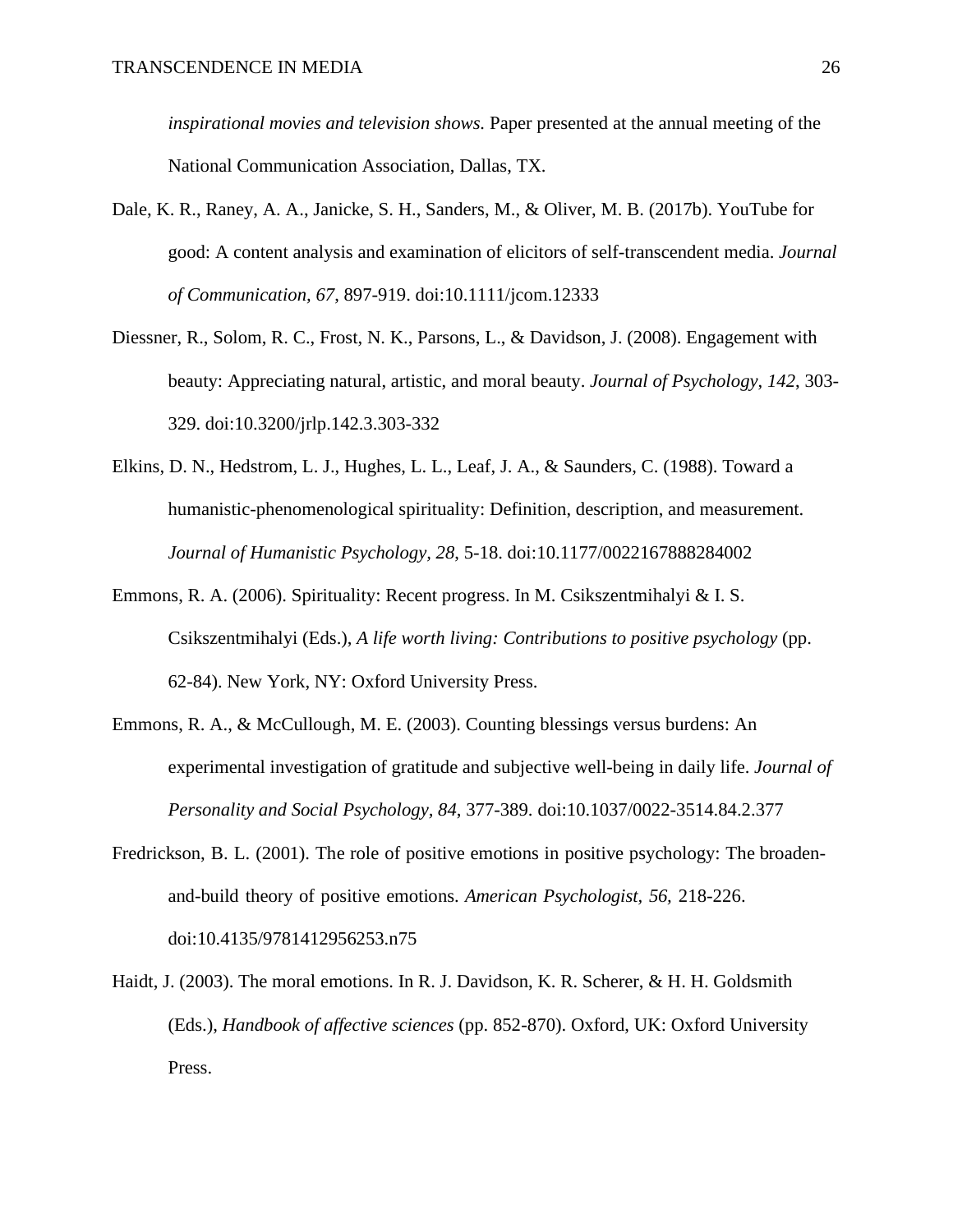- Haidt, J., & Morris, J. P. (2009). Finding the self in self-transcendent emotions. *Proceedings of the National Academy of Sciences, 106,* 7687-7688*.* doi:10.1073/pnas.0903076106
- Haidt, J. & Keltner, D. (2004). Appreciation of beauty and excellence. In C. Peterson & M. E. P. Seligman (Eds.), *Character strengths and virtues* (pp. 537-551). Washington, DC: American Psychological Association Press.
- Huffpost PR Team (2018, June, 27). HuffPost introduces The Good Kind: New interactive editorial initiative aimed at elevating stories about kindness. *Huffington Post.* Retrieved from https://www.huffingtonpost.com/entry/huffpost-introduces-the-goodkind\_us\_5b32b10ae4b0b745f1789e9a
- Janicke, S. H., & Oliver, M. B. (2017). The relationship between elevation, connectedness and compassionate love in meaningful films. *Psychology of Popular Media Culture, 6*, 274- 289. doi:10.1037/ppm0000105
- Janicke, S. H., & Raney, A. A. (2016). Media, spirituality, and well-being. In L. Reinecke, & M. B. Oliver (Eds.), *The Routledge handbook of media use and well-being* (pp. 355-367). New York, NY: Routledge.
- Ji, Q., Raney, A. A., Janicke-Bowles, S. H., Dale, K. R., Oliver, M. B., Reed, A., Seibert, J., & Raney II, A. A. (2019). Spreading the good news: Analyzing socially shared inspirational news content. *Journalism & Mass Communication Quarterly*, 96(3), 872-893. [https://doi.org/10.1177/1077699018813096](https://doi.org/10.1177%2F1077699018813096)
- Lyubomirsky, S., Dickerhoof, R., Boehm, J. K., & Sheldon, K.M. (2011). Becoming happier takes both a will and a proper way: An experimental longitudinal intervention to boost well-being. *Emotion, 11*, 392-402. doi:10.1037/a0022575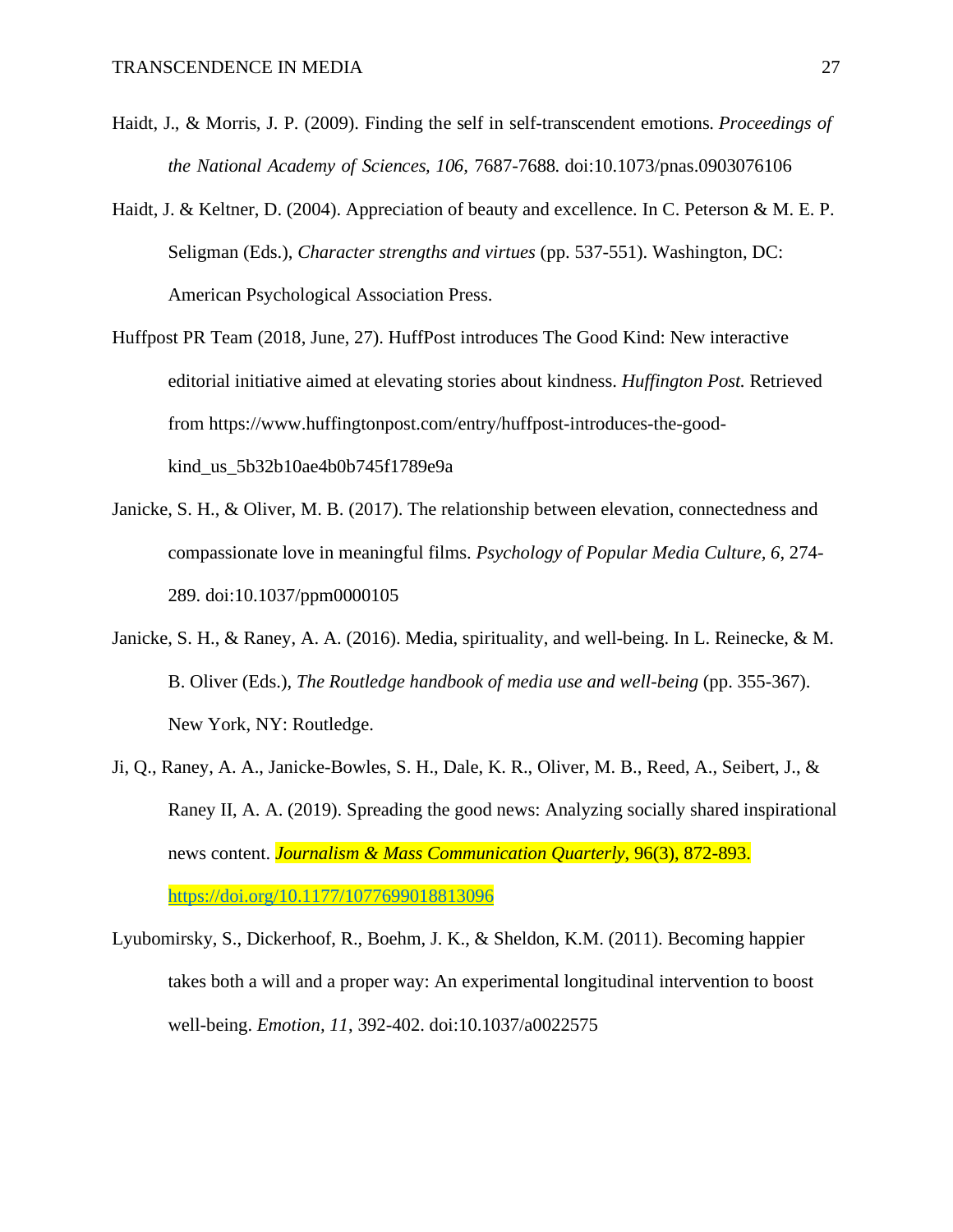- Ma, L. K., Tunney, R. J., & Ferguson, E. (2017). Does gratitude enhance prosociality?: A metaanalytic review. *Psychological Bulletin*, *143*, 601-635. doi:10.1037/bul0000103
- McCullough, M. E., & Tsang, J. (2004). Parent of the virtues? The prosocial contours of gratitude. In R. A. Emmons, & M. E. McCullough (Eds.), *The psychology of gratitude* (pp. 123-141). New York, NY: Oxford University Press.
- McCullough, M. E., Kilpatrick, S. D., Emmons, R. A., & Larson, D. B. (2001). Is gratitude a moral affect? *Psychological Bulletin, 127*, 249-266. doi:10.1037/0033-2909.127.2.249
- Oliver, M. B., Raney, A. A., Slater, M., Appel, M., Hartmann, T., Bartsch, A., Schneider, F., Janicke-Bowles, S. H., Krämer, N., Mares, M. L., Vorderer, P., Rieger, D., Dale, K. R., & Das, H. H. J. (2018). Self-transcendent media experiences: Taking meaningful media to a higher level. *Journal of Communication, 68, 380-389*. doi:10.1093/joc/jqx020
- Oliver, M. B., & Raney, A. A. (2011). Entertainment as pleasurable *and* meaningful: Identifying hedonic and eudaimonic motivations for entertainment consumption. *Journal of Communication, 61*, 984-1004. doi:10.1111/j.1460-2466.2011.01585.x
- Park, N., Peterson, C., & Seligman, M. P. (2004). Strengths of character and well-being. *Journal of Social and Clinical Psychology*, *23*, 603-619. doi:10.1521/jscp.23.5.603.50748
- Peters, B. (2019, January 17). What 777,367,063 Facebook posts tell us about successful content in 2019 (New Research). *Buffer.com.* Retrieved from https://blog.bufferapp.com/facebook-marketing-2019
- Peterson, C., & Seligman, M. E. P. (2004). *Character strengths and virtues: A handbook and classification*. New York, NY: Oxford University Press.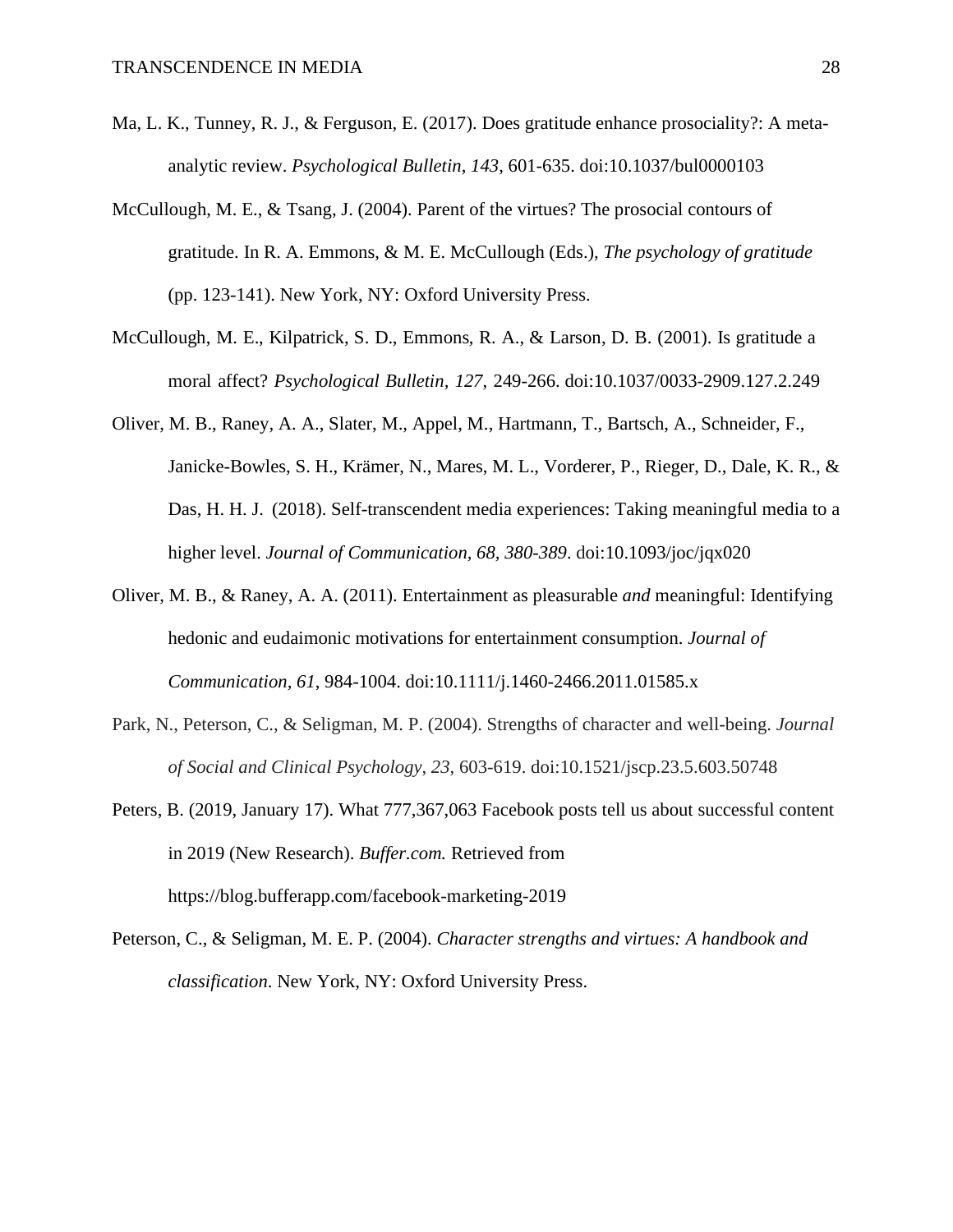- Piedmont, R. L. (1999). Does spirituality represent the sixth factor of personality? Spiritual transcendence and the five-factor model. *Journal of Personality, 67*, 985-1013. doi:10.1111/1467-6494.00080
- Ramasubramanian, S. (2014). Media and spirituality. In M. B. Oliver, & A. A. Raney (Eds.), *Media and social life* (pp. 46-63). New York, NY: Routledge.
- Raney, A. A., Janicke, S. H., Oliver, M. B., Dale, K. R., Jones, R. P., & Cox, D. (2018). Profiling the sources of and audiences for inspiring media content: A national survey. *Mass Communication and Society, 21*, 296-319*.* doi:10.1080/15205436.2017.1413195
- Saroglou, V., Buxant, C., & Tilquin, J. (2008). Positive emotions as leading to religion and spirituality. *The Journal of Positive Psychology*, *3*, 165-173. doi:10.1080/17439760801998737
- Schnall, S., Roper, J., & Fessler, D. M. T. (2010). Elevation leads to altruistic behavior. *Psychological Science*, *21*, 315-320. doi:10.1177/0956797609359882
- Steger, M. F., Frazier, P., Oishi, S., & Kaler, M. (2006). The meaning in life questionnaire: Assessing the presence of and search for meaning in life. *Journal of Counseling Psychology*, *53*, 80-93. doi:10.1037/0022-0167.53.1.80
- Stellar, J. E., Gordon, A. M., Piff, P. K., Cordaro, D., Anderson, C. L., Bai, Y., & ... Keltner, D. (2017). Self-transcendent emotions and their social functions: Compassion, gratitude, and awe bind us to others through prosociality. *Emotion Review, 9*, 200-207. doi:10.1177/1754073916684557
- Thrash, T. M., Elliot, A. J., Maruskin, L. A., & Cassidy, S. E. (2010). Inspiration and the promotion of well-being: Tests of causality and mediation. *Journal of Personality & Social Psychology*, *98*, 488-506. doi:10.1037/a0017906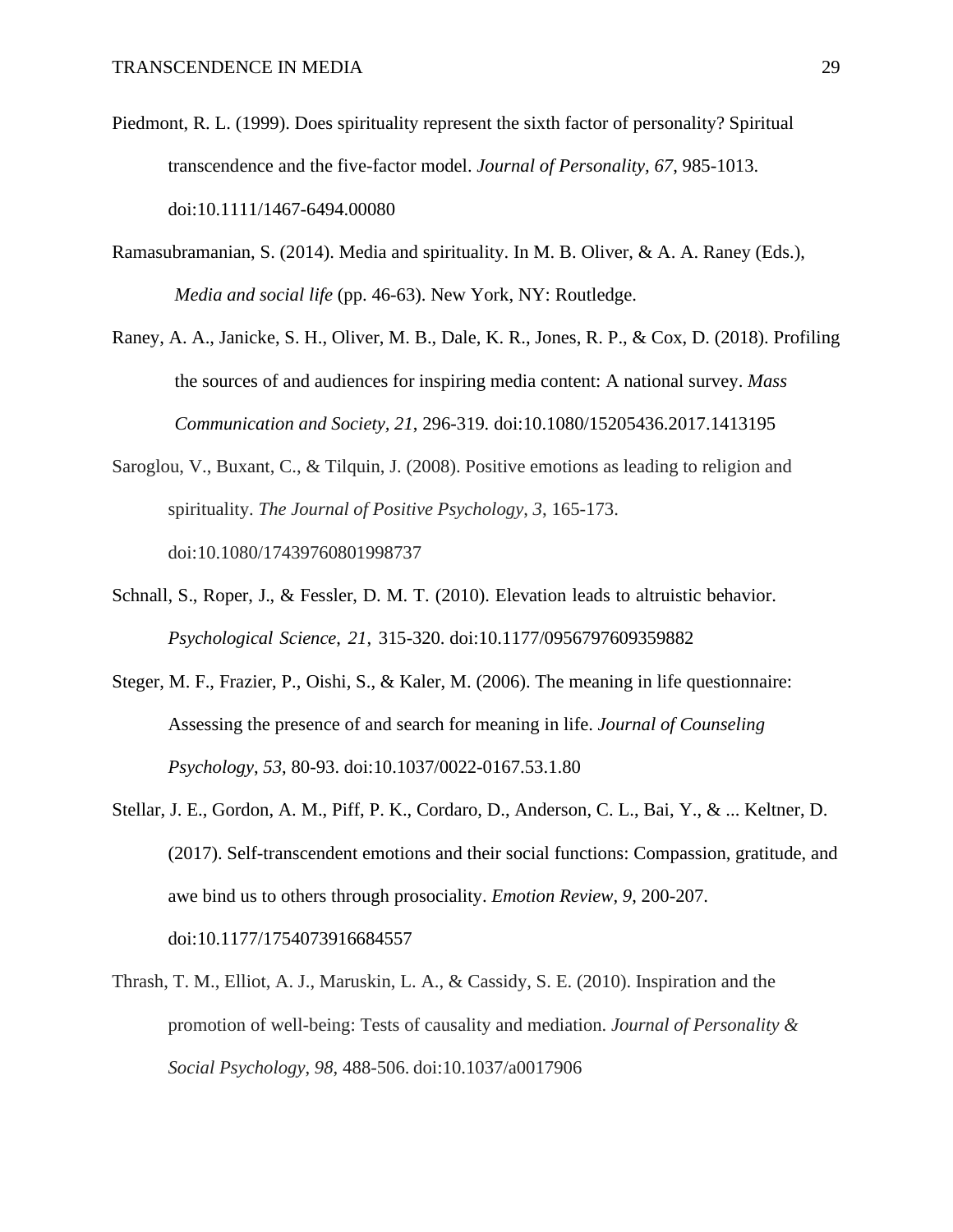- Thrash, T. M., & Elliot, A. J. (2003). Inspiration as a psychological construct. *Journal of Personality and Social Psychology, 84,* 871-889. doi:10.1037/0022-3514.84.4.871
- USA Today Humankind (2016, January 7). Tell Humankind your story worth sharing! *USA Today*. Retrieved from https://www.usatoday.com/story/news/humankind/2015/07/29/humankind-your-story-

worth-sharing/30829781/

- Vago, D. R., & Silbersweig, D. A. (2012). Self-awareness, self-regulation, and selftranscendence (S-ART): A framework for understanding the neurobiological mechanisms of mindfulness. *Frontiers in Human Neuroscience*, *6*, 296. doi:10.3389/fnhum.2012.00296
- Van Cappellen, P., Saroglou, V., Iweins, C., Piovesana, M., & Fredrickson, B., L. (2013). Selftranscendent positive emotions increase spirituality through basic world assumptions. *Cognition and Emotion, 27*, 1378-1394. doi: 10.1080/02699931.2013.787395
- Vorderer, P. (1992). *Fernsehen als Handlung: Fernsehfilmrezeption aus motivationspsychologischer Perspektive*. Berlin: Edition Sigma.
- Wood, A. M., Froh, J. J., & Geraghty, A. A. (2010). Gratitude and well-being: A review and theoretical integration. *Clinical Psychology Review*, *30*, 890-905. doi:10.1016/j.cpr.2010.03.005
- Yaden, D. B., Haidt, J., Hood, R. J., Vago, D. R., & Newberg, A. B. (2017). The varieties of selftranscendent experience. *Review of General Psychology*, *21*, 143-160. doi:10.1037/gpr0000102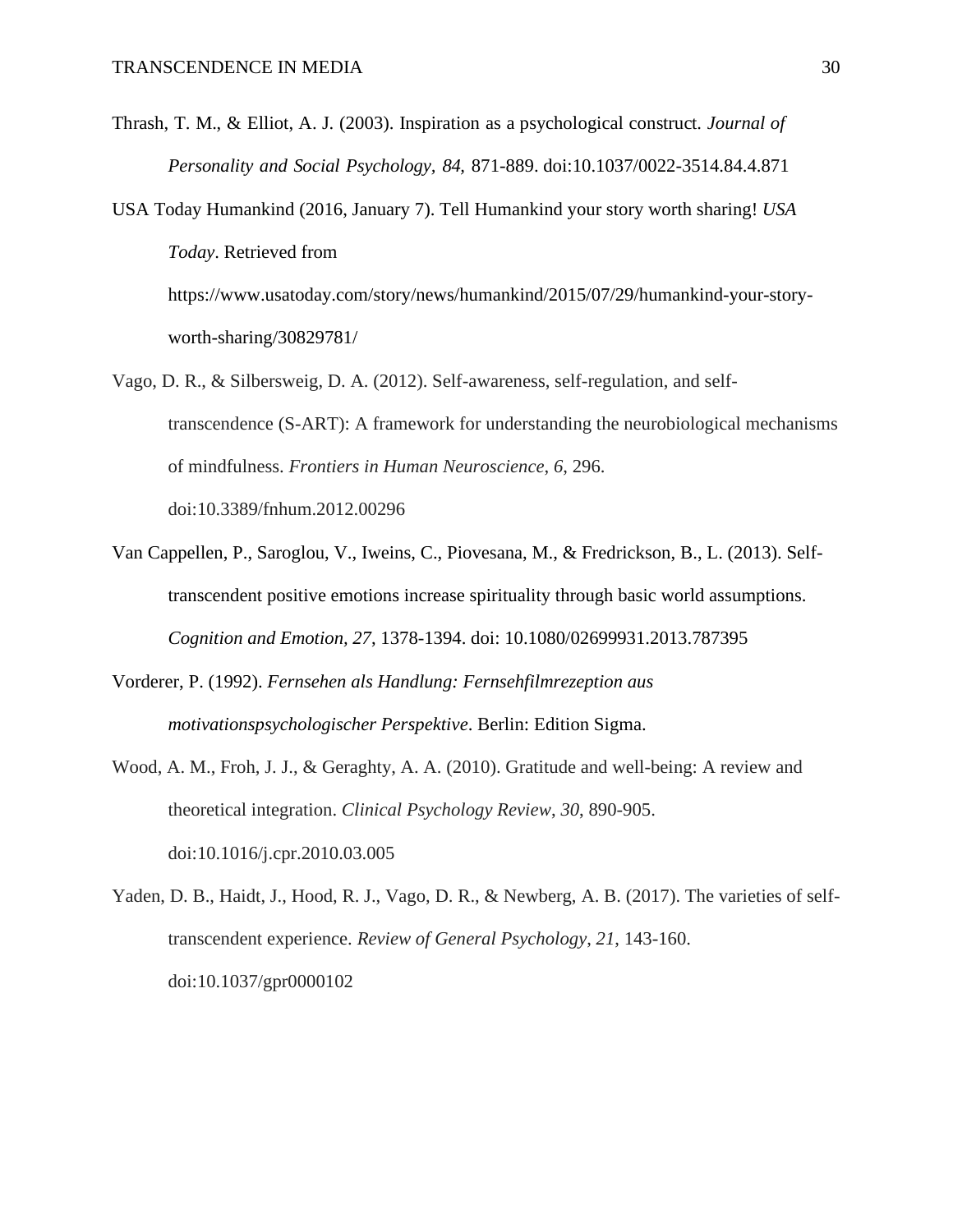Table 1.

Gender Ethnicity/Race Education Education Male (*n*=975) Female  $(n=1041)$ White (*n*=1306) Black (*n*=236) Hispanic  $(n=314)$ Multi-Racial  $(n=65)$  $<$ HS (*n*=248) HS/GED (*n*=596) Some college (*n*=519)  $BA+$ (*n*=653) TV 3.76<sup>a</sup> (1.23)  $4.06<sup>b</sup>$ (1.11) 3.87a (1.20)  $4.01^{ab}$ (1.23)  $4.04<sup>b</sup>$ (1.01)  $3.98^{ab}$ (1.11)  $4.17<sup>a</sup>$ (1.07)  $4.00<sup>a</sup>$ (1.18)  $3.84^{b}$ (1.19)  $3.79<sup>b</sup>$ (1.19) Movie  $3.55^{\text{a}}$ (1.21) 3.87b (1.08) 3.68a (1.15) 3.80a (1.29) 3.73a (1.11)  $3.63<sup>a</sup>$ (1.22)  $3.62<sup>a</sup>$ (1.31) 3.71a (1.18) 3.78a (1.13)  $3.69<sup>a</sup>$ (1.09) Radio/podcast 3.21a (1.3) 3.31a (1.38)  $3.15^{\rm a}$ (1.39)  $3.54^{b}$ (1.42)  $3.53^{b}$ (1.25) 3.05a (1.30) 3.37<sup>a</sup> (1.45)  $3.15^{b}$ (1.38) 3.22ab (1.38) 3.35a (1.35) Book 2.93a (1.29) 3.32b (1.29) 3.17a (1.32) 3.20ac (1.33)  $2.94^{b}$ (1.21)  $2.82<sup>bc</sup>$ (1.17)  $2.69<sup>a</sup>$ (1.31)  $2.98<sup>b</sup>$ (1.32)  $3.06<sup>b</sup>$ (1.25)  $3.46<sup>c</sup>$ (1.24) Music 4.00<sup>a</sup> (1.20)  $4.37<sup>b</sup>$ (.96)  $4.16^{ab}$ (1.12)  $4.25^{b}$ (1.19)  $4.28^{b}$ (.958)  $3.93$ <sup>ac</sup> (1.13) 4.13<sup>a</sup> (1.24)  $4.35^{a}$  $(1.05)$ 4.18a (1.14)  $4.16<sup>a</sup>$ (1.06) News story  $3.51^{\text{a}}$ (1.34) 3.72b (1.24) 3.67a (1.28) 3.73a (1.40)  $3.38^{b}$ (1.25)  $3.06<sup>b</sup>$ (1.33) 2.99<sup>a</sup> (1.50  $3.60<sup>b</sup>$ (1.27)  $3.58<sup>b</sup>$ (1.30) 3.88c (1.15) Online video 3.21<sup>a</sup> (1.44)  $3.68^{b}$ (1.31) 3.35a (1.40)  $3.40^{\rm a}$ (1.52)  $3.84^{b}$ (1.24)  $3.51^{ab}$ (1.27) 3.16<sup>a</sup> (1.63)  $3.36<sup>ab</sup>$ (1.38) 3.58c (1.34)  $3.51<sup>c</sup>$ (1.33) Social Media 2.83<sup>a</sup> (1.59)  $3.79<sup>b</sup>$ (1.44) 3.22a (1.61) 3.35a (1.66)  $3.72<sup>b</sup>$ (1.38) 3.12a (1.45) 2.92<sup>a</sup> (1.81)  $3.43^b$ (1.48)  $3.40<sup>b</sup>$ (1.54)  $3.29<sup>b</sup>$ (1.53) Total 3.37<sup>a</sup> (.889)  $3.76<sup>b</sup>$ (.762)  $3.53^{a}$ (.844)  $3.66^b$ (1.02)  $3.68<sup>b</sup>$ (.708) 3.42a (.808) 3.38<sup>a</sup> (.898)  $3.55^{b}$ (.834)  $3.58<sup>b</sup>$ (.845)  $3.64^{b}$ (.840)

| Recency of Having Felt Inspired by Different Media by Demographics |
|--------------------------------------------------------------------|
|--------------------------------------------------------------------|

*Note*: Cells include means and standard deviations (in parentheses). Different superscripts (<sup>a b</sup>) within rows indicate significance between groups at *p* < .05 for each category (i.e., gender, ethnicity, education).

Significant results for Gender were obtained for (*F* (1,1979)): TV: 31.61, *p*<.001; Movie: 38.25, *p*<.001; Books:43,97, *p*<.001; Music: 56.97, *p*<.001, News: 13.95, *p*<.001; Online video: 59.65, *p*<.001; Social Media: 196.87, *p* <.001. Across all inspiring media multivariate test: *F* (8,1972) = 31.72, *p* <.001, partial  $n^2 = .114$ 

Significant results for Race were obtained for (*F* (3,1877)): Radio: 9.93 *p* <.001; Books: 3.92, *p* =.008; News: 8.24, *p* <.001; Online video: 10.17, *p* <.001; Social Media: 8.51,  $p < 0.01$ . Across all inspiring media multivariate test: *F* (24,5616) = 6.48, *p* = 0.005, partial  $\eta^2 = 0.027$ ; Data from Other race category (*n*=95) are not reported.

Significant results for Education were obtained for (*F* (3,1977)): TV: 7.98, *p* <.001; Radio: 2.74 *p* =.042; Books: 27.26, *p* <.001; News: 29.13, *p* <.001; Online video: 6.09,  $p < 0.01$ ; Social Media: 6.50,  $p < 0.01$ ; Across all inspiring media multivariate test:  $F(24,5916) = 12.67$ ,  $p < 0.01$ , partial  $\eta^2 = .049$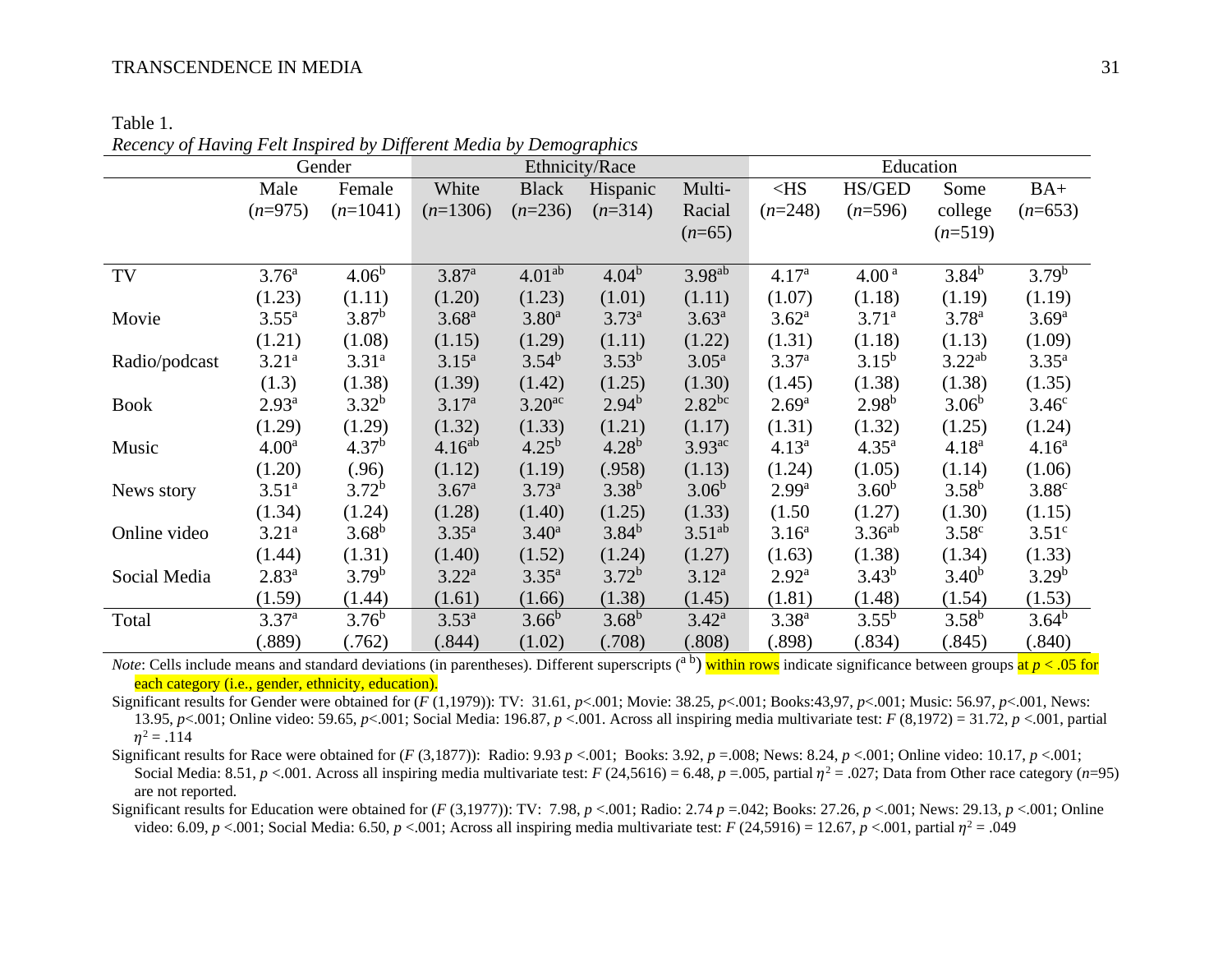Table 2. *Recency of Having Felt Inspired by Different Media by Demographics Continued*

|               | Age               |                   |                   | Relationship status |                   | Party Affiliation |                   |                   |                    |
|---------------|-------------------|-------------------|-------------------|---------------------|-------------------|-------------------|-------------------|-------------------|--------------------|
|               | 18-29             | 30-44             | 45-59             | $60+$               | Married           | Single,           | Republican        | Independent       | Democrat           |
|               | $(n=407)$         | $(n=504)$         | $(n=536)$         | $(n=570)$           | or living         | widowed,          | $(n=510)$         | $(n=659)$         | $(n=697)$          |
|               |                   |                   |                   |                     | with a            | divorced,         |                   |                   |                    |
|               |                   |                   |                   |                     | partner           | separated         |                   |                   |                    |
|               |                   |                   |                   |                     | $(n=1118)$        | $(n=898)$         |                   |                   |                    |
| TV            | 3.69 <sup>a</sup> | $3.78^{a}$        | 4.02 <sup>b</sup> | 4.07 <sup>b</sup>   | 3.91 <sup>a</sup> | $3.92^{a}$        | 3.90 <sup>a</sup> | $3.78^{a}$        | 4.07 <sup>b</sup>  |
|               | (1.11)            | (1.22)            | (1.14)            | (1.19)              | (1.19)            | (1.17)            | (1.14)            | (1.20)            | (1.10)             |
| Movie         | $3.54^{\rm a}$    | $3.78^{b}$        | 3.91 <sup>b</sup> | 3.57 <sup>a</sup>   | 3.71 <sup>a</sup> | 3.72 <sup>a</sup> | 3.64 <sup>a</sup> | $3.65^{\rm a}$    | $3.84^{b}$         |
|               | (1.02)            | (1.13)            | (1.10)            | (1.30)              | (1.18)            | (1.15)            | (1.17)            | (1.18)            | (1.08)             |
| Radio/podcast | 3.33 <sup>a</sup> | 3.36 <sup>a</sup> | 3.31 <sup>a</sup> | 3.07 <sup>a</sup>   | 3.24 <sup>a</sup> | $3.29^{a}$        | $3.25^{\rm a}$    | 3.29 <sup>a</sup> | $3.31^{a}$         |
|               | (1.31)            | (1.31)            | (1.42)            | (1.46)              | (1.38)            | (1.38)            | (1.37)            | (1.40)            | (1.32)             |
| <b>Book</b>   | 2.96 <sup>a</sup> | $3.21^{b}$        | 2.98 <sup>a</sup> | $3.30^{b}$          | 3.17 <sup>a</sup> | 3.07 <sup>a</sup> | $3.15^a$          | $3.11^a$          | $3.10^a$           |
|               | (1.11)            | (1.30)            | (1.31)            | (1.39)              | (1.34)            | (1.24)            | (1.37)            | (1.26)            | (1.25)             |
| Music         | 4.26 <sup>a</sup> | 4.15 <sup>a</sup> | 4.23 <sup>a</sup> | 4.14 <sup>a</sup>   | $4.13^{a}$        | $4.26^{b}$        | 4.17 <sup>a</sup> | $4.15^{\rm a}$    | $4.23^{\rm a}$     |
|               | (.991)            | (1.11)            | (1.09)            | (1.18)              | (1.13)            | (1.06)            | (1.14)            | (1.12)            | (1.05)             |
| News story    | 3.39 <sup>a</sup> | $3.71^{b}$        | 3.57 <sup>b</sup> | $3.72^{b}$          | 3.61 <sup>a</sup> | $3.63^{a}$        | $3.54^{a}$        | $3.59^{a}$        | 3.67 <sup>a</sup>  |
|               | (1.19)            | (1.24)            | (1.30)            | (1.40)              | (1.29)            | (1.30)            | (1.31)            | (1.29)            | (1.29)             |
| Online video  | $3.84^{a}$        | $3.73^{a}$        | 3.49 <sup>b</sup> | 2.83 <sup>c</sup>   | $3.35^{a}$        | $3.56^{b}$        | 3.29 <sup>a</sup> | $3.51^{b}$        | 3.53 <sup>cb</sup> |
|               | (1.08)            | (1.26)            | (1.38)            | (1.53)              | (1.40)            | (1.37)            | (1.44)            | (1.37)            | (1.35)             |
| Social Media  | 3.71 <sup>a</sup> | $3.51^{ab}$       | $3.41^{b}$        | 2.74 <sup>c</sup>   | 3.26 <sup>a</sup> | $3.38^{a}$        | $3.28^{a}$        | 3.19 <sup>a</sup> | 3.46 <sup>b</sup>  |
|               | (1.29)            | (1.53)            | (1.57)            | (1.71)              | (1.59)            | (1.59)            | (1.58)            | (1.61)            | (1.55)             |
| Total         | $3.58^{a}$        | $3.65^{\rm a}$    | 3.62 <sup>a</sup> | $3.42^{b}$          | $3.54^{a}$        | 3.60 <sup>a</sup> | $3.53^{a}$        | $3.54^{\rm a}$    | $3.64^{b}$         |
|               | (.747)            | (.902)            | (.824)            | (.878)              | (.853)            | (.845)            | (.841)            | (.869)            | (.803)             |

Note. Cells include means and standard deviations (in parentheses). Different superscripts (<sup>a b</sup>) within rows indicate significance between groups at *p* < .05 for each category (i.e., gender, ethnicity, education).

Significant results for Age were obtained for  $(F(3,1977))$ : TV: 11.4,  $p < 0.01$ ; Movie: 10.89,  $p < 0.01$ ; Radio: 4.68  $p = 0.03$ ; Books: 8.12,  $p < 0.01$ ; News: 6.08,  $p < 0.01$ ; Online video: 56.95,  $p < 0.01$ ; Social Media: 36.03,  $p < .001$ ; Across all inspiring media multivariate test:  $F(24,5916) = 19.39$ ,  $p < .001$ , partial  $\eta^2 = .073$ .

Significant results for Relationship Status were obtained for (F (1,1979)): Music: 6.59, p = 010; Online video: 11.00, p = 001; Across all inspiring media multivariate test: F (8,1972) = 2.76, p = 055, partial  $n^2 = .011$ 

Significant results for Political Party Affiliation were obtained for (F (2,1836)): TV: 10.73, p <001; Movie: 6.05, p = 002; Online video: 4.93, p = 007; Social Media: 4.99, p = 007; Across all inspiring media multivariate test:  $F(16,3660) = 3.24, p < .001$ , partial  $\eta^2 = .014$ 

Party affiliation was assessed with the question: "In politics today, do you consider yourself a Republican, Democrat, or independent"? Data from Other/Refused category (*n*=150) are not reported.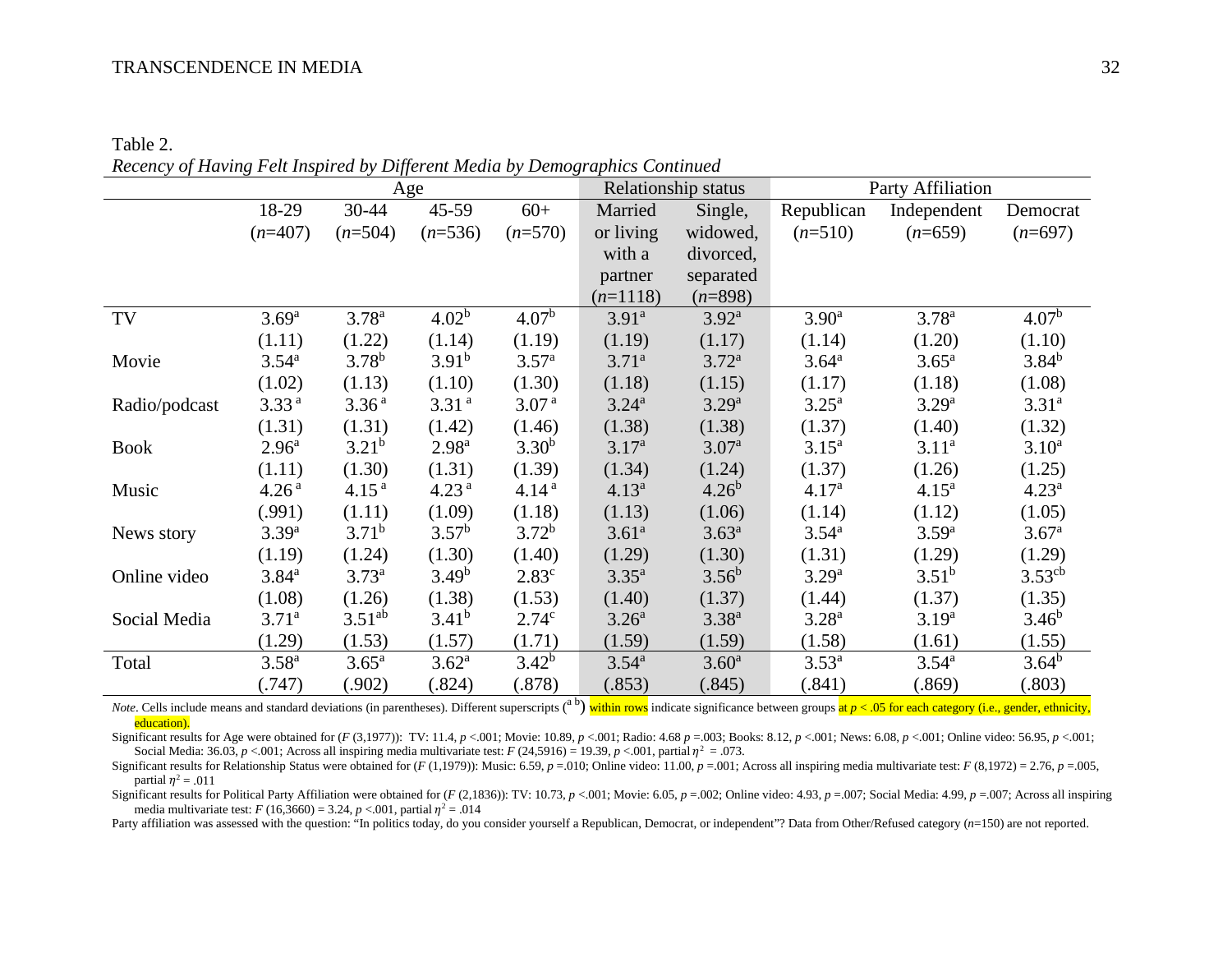## Table 3.

|            |                            |                       | $R^2/R^2$ Change | F/F Change             |
|------------|----------------------------|-----------------------|------------------|------------------------|
| Step $1^a$ | Gender                     | .219***               | .053             | $36.53_{3,1968}$       |
|            | Age                        | $-.040$               |                  |                        |
|            | <b>Marital Status</b>      | .014                  |                  |                        |
| Step $2^b$ | Education                  |                       | .005             | $3.81_{3,1965}$        |
|            | <b>HS/GRE</b>              | .023                  |                  |                        |
|            | Some College               | .050                  |                  |                        |
|            | $BA+$                      | $.097**$              |                  |                        |
| Step $3c$  | Ethnicity                  |                       | .004             | $1.97_{4,1961}$        |
|            | White                      | .004                  |                  |                        |
|            | <b>Black</b>               | .043                  |                  |                        |
|            | Hispanic                   | .042                  |                  |                        |
|            | Multi-Racial               | $-.030$               |                  |                        |
| Step $4d$  | Attendance                 |                       | .007             | ***<br>$7.07_{2,1959}$ |
|            | Religious                  | .055                  |                  |                        |
|            | Spiritual                  | .038                  |                  |                        |
| Step 5     | <b>Eudaimonic Traits</b>   |                       | .031             | 22.363,1956            |
|            | Need for Affect            | $.142***$             |                  |                        |
|            | Perspective Taking         | .019                  |                  |                        |
|            | <b>Empathic Concern</b>    | $.069***$             |                  |                        |
| Step 6     | <b>Transcendent Traits</b> |                       | .071             | $56.09_{3,1953}$       |
|            | Universality               | $.126***$             |                  |                        |
|            | Gratitude                  | $.206***$             |                  |                        |
| sk.        | Search for Meaning         | $.102^{\ast\ast\ast}$ | $\sim$           |                        |

*Predictors of Inspiring Media Experiences*

*Note.* \* *p* < .05. \*\**p* < .01. \*\*\**p* <.001. Model *F* (18,1954) = 22.38, adj. *R*<sup>2</sup> = .163, *p* < .001 <sup>a</sup>Gender was coded as males = 1, females = 2. Marital status was coded as  $1 =$  not married,  $2 =$ married.

<sup>b</sup>The omitted reference category for education was less than a high school diploma.

<sup>c</sup>The omitted reference category for ethnicity was "other" ethnicity

<sup>d</sup> Religious and spiritual attendance was used as continuous variable

No multicollinearity issues were observed in the model. The tolerance for each variable was > .6 and the VIF  $< 2.0$ .

The same results ensued when using the frequency of inspiring media experience measure as outcome variable. The explained variance for eudaimonic traits was 5%, and for the transcendent traits was 8.6%. Thus, the current measure results in a more conservative estimation.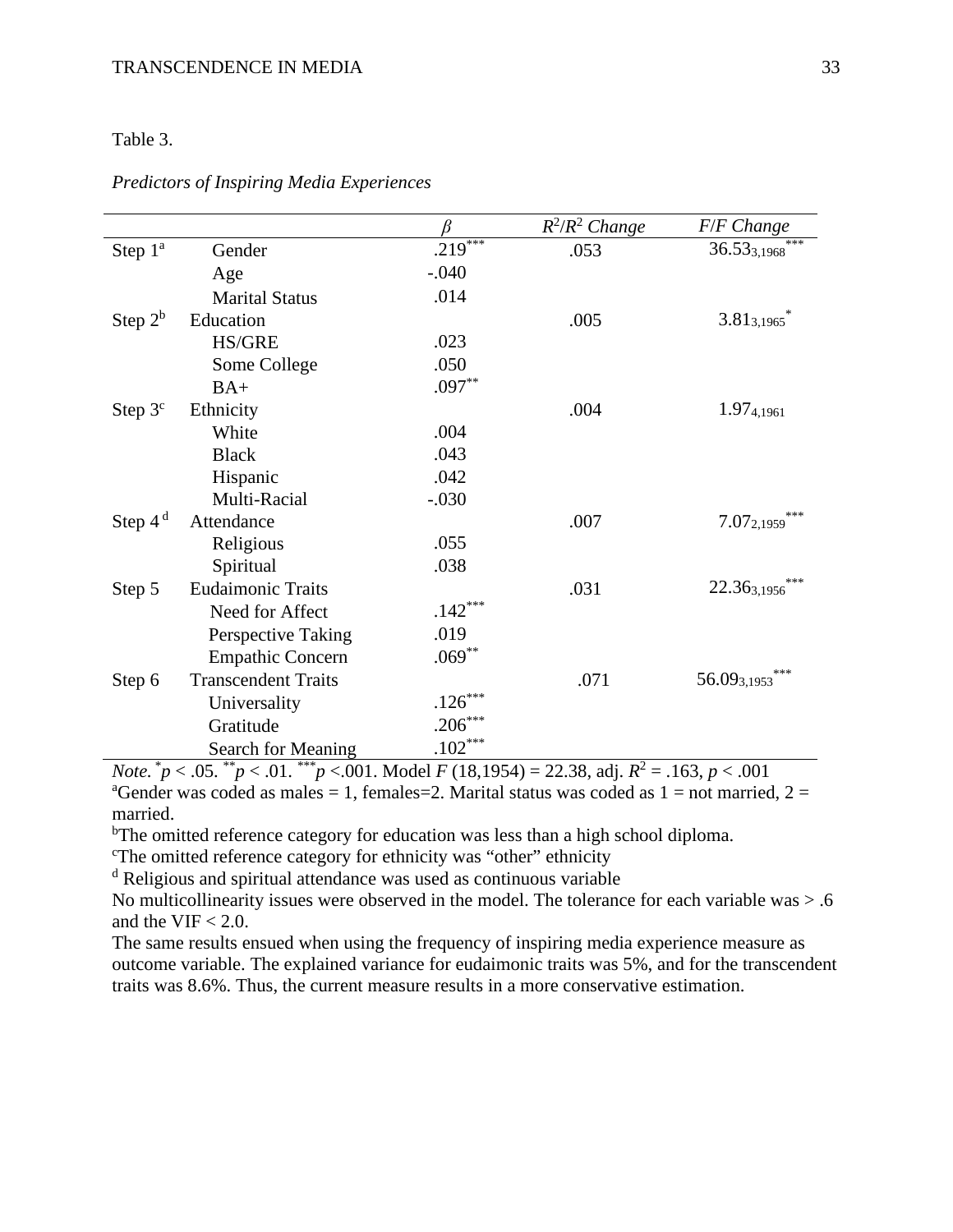Table 4.

*Predictors of Self-Transcendent Emotional Experiences*

|        |                                                                   | β          | $R^2/R^2$ Change | F/F Change                      |
|--------|-------------------------------------------------------------------|------------|------------------|---------------------------------|
| Step 1 | Gender                                                            | $.156***$  | .030             | ***<br>$19.29_{3,1891}$         |
|        | Age                                                               | $.093***$  |                  |                                 |
|        | <b>Marital Status</b>                                             | $-.025$    |                  |                                 |
| Step 2 | Education                                                         |            | .024             | ***<br>$16.08_{3,1888}$         |
|        | <b>HS/GRE</b>                                                     | $-.160***$ |                  |                                 |
|        | Some College                                                      | $-.072*$   |                  |                                 |
|        | $BA+$                                                             | .013       |                  |                                 |
| Step 3 | Ethnicity                                                         |            | .003             | 1.70 <sub>4,1884</sub>          |
|        | White                                                             | $-.072$    |                  |                                 |
|        | <b>Black</b>                                                      | $-.045$    |                  |                                 |
|        | Hispanic                                                          | $-.010$    |                  |                                 |
|        | Multi-Racial                                                      | .010       |                  | $***$                           |
| Step 4 | Attendance                                                        |            | .050             | 53.012,1882                     |
|        | Religious                                                         | .040       |                  |                                 |
|        | Spiritual                                                         | $.203***$  |                  |                                 |
| Step 5 | Non-Media Inspiring Activities                                    |            | .102             | 48.455,1877                     |
|        | Being with friends                                                | $.119***$  |                  |                                 |
|        | Meditate                                                          | $.142***$  |                  |                                 |
|        | Gardening, being outside                                          | $.099***$  |                  |                                 |
|        | Yoga                                                              | $.052*$    |                  |                                 |
|        | Praying (outside of religious                                     | $.241***$  |                  |                                 |
| Step 6 | context)<br><b>Overall Media Exposure</b>                         |            | .009             | $2.79_{8,1869}$                 |
|        | Radio                                                             | $-.015$    |                  |                                 |
|        |                                                                   |            |                  |                                 |
|        | TV                                                                | .012       |                  |                                 |
|        | Film                                                              | $-.056*$   |                  |                                 |
|        | Social Media                                                      | $.057*$    |                  |                                 |
|        | <b>Books</b>                                                      | .022       |                  |                                 |
|        | Music                                                             | .036       |                  |                                 |
|        | Online Video                                                      | $.055*$    |                  |                                 |
|        | <b>News</b>                                                       | $-.011$    |                  |                                 |
| Step 7 | <b>Transcendent Emotions</b>                                      |            | .187             | 589.83 <sub>1,1868</sub>        |
|        |                                                                   | $.528***$  |                  |                                 |
|        | Self-transcendent Emotions<br>(Wave $1$ )                         |            |                  |                                 |
| Step 8 | <b>Inspiring Media</b>                                            |            | .100             | ***<br>377.61 <sub>1,1867</sub> |
|        |                                                                   |            |                  |                                 |
|        | <b>Recent Inspiring Media Experiences</b>                         | $.365***$  |                  |                                 |
|        | (Wave 2)<br>${}^*p < .05.$ ${}^{**}p < .01.$ ${}^{***}p < .001.$  |            |                  |                                 |
|        | Final Model $F(27, 1868) = 70.89$ , adj $R^2 = .499$ , $p < .001$ |            |                  |                                 |